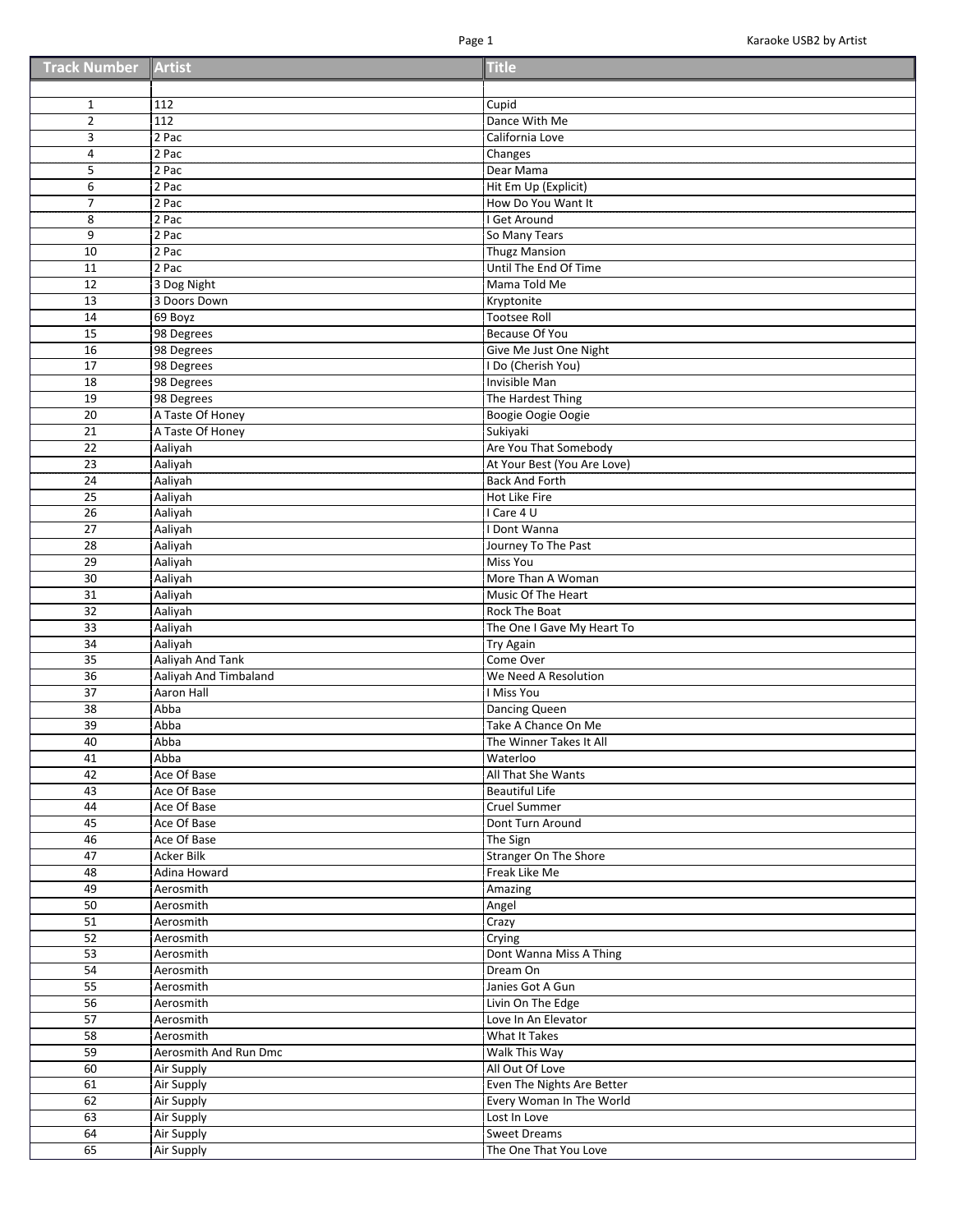| <b>Track Number Artist</b> |  | <b>Title</b> |
|----------------------------|--|--------------|
|----------------------------|--|--------------|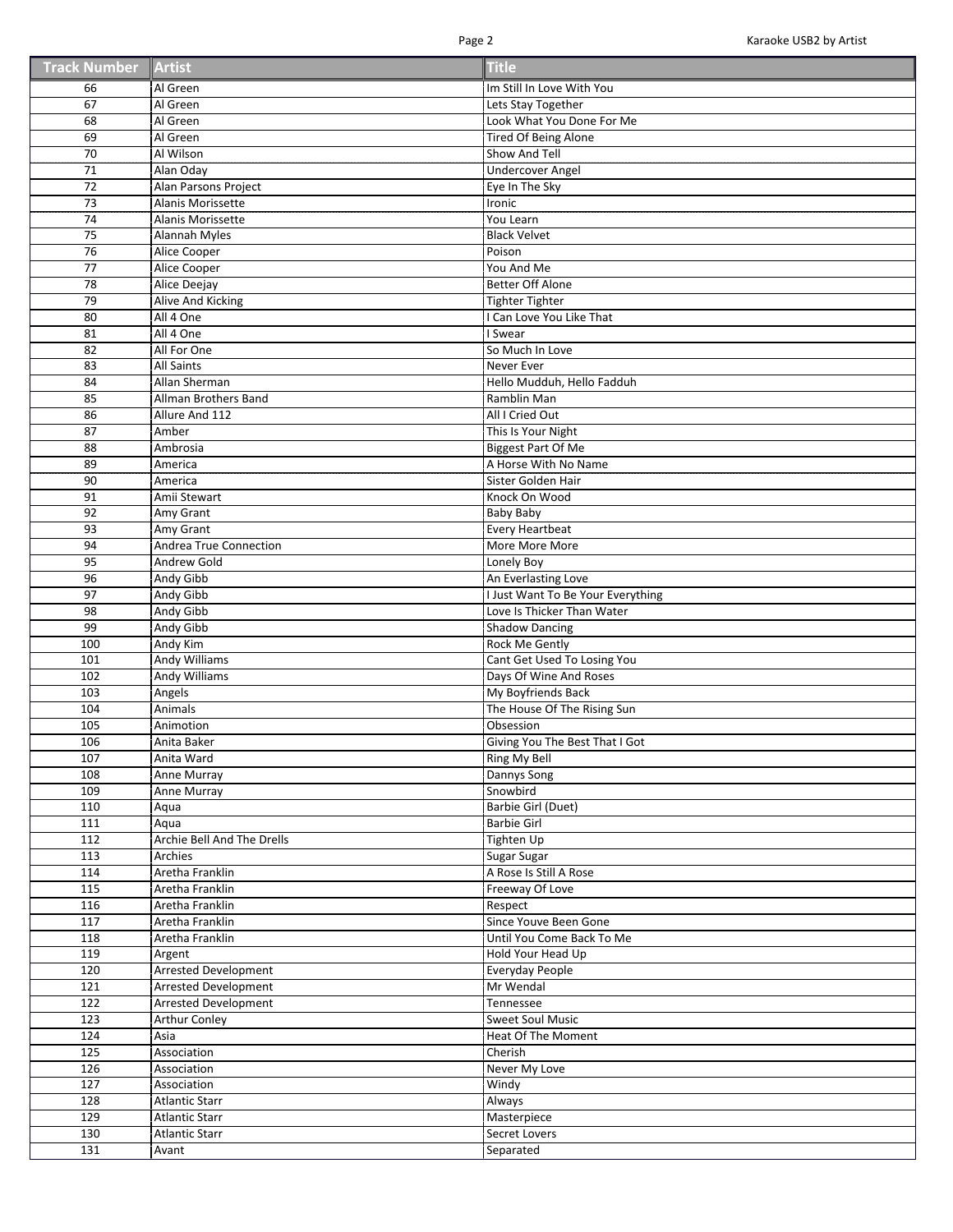| <b>Track Number Artist</b> |  | <b>Title</b> |
|----------------------------|--|--------------|
|----------------------------|--|--------------|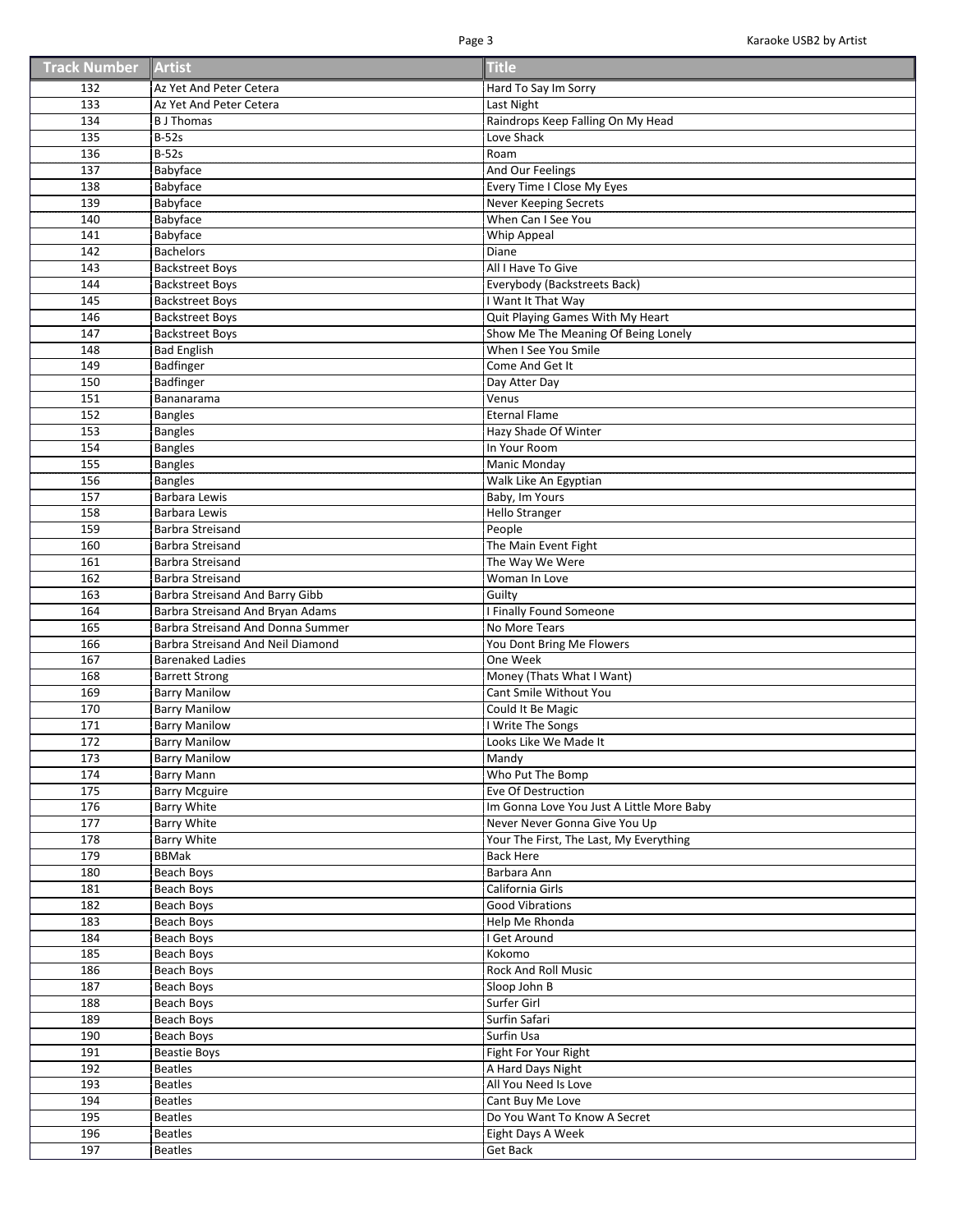| <b>Track Number Artist</b> |  | <b>Title</b> |
|----------------------------|--|--------------|
|----------------------------|--|--------------|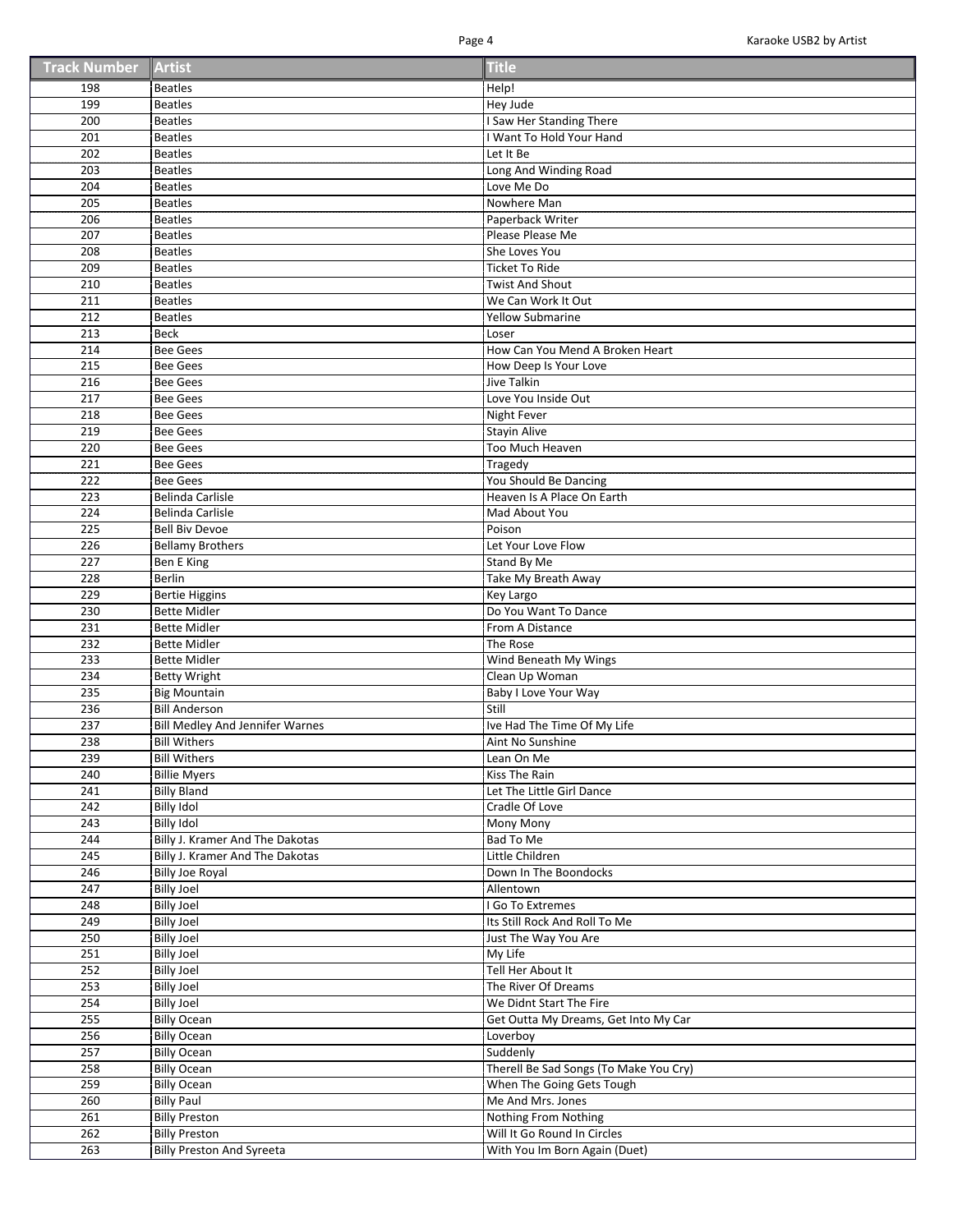| <b>Track Number Artist</b> |  | <b>Title</b> |
|----------------------------|--|--------------|
|----------------------------|--|--------------|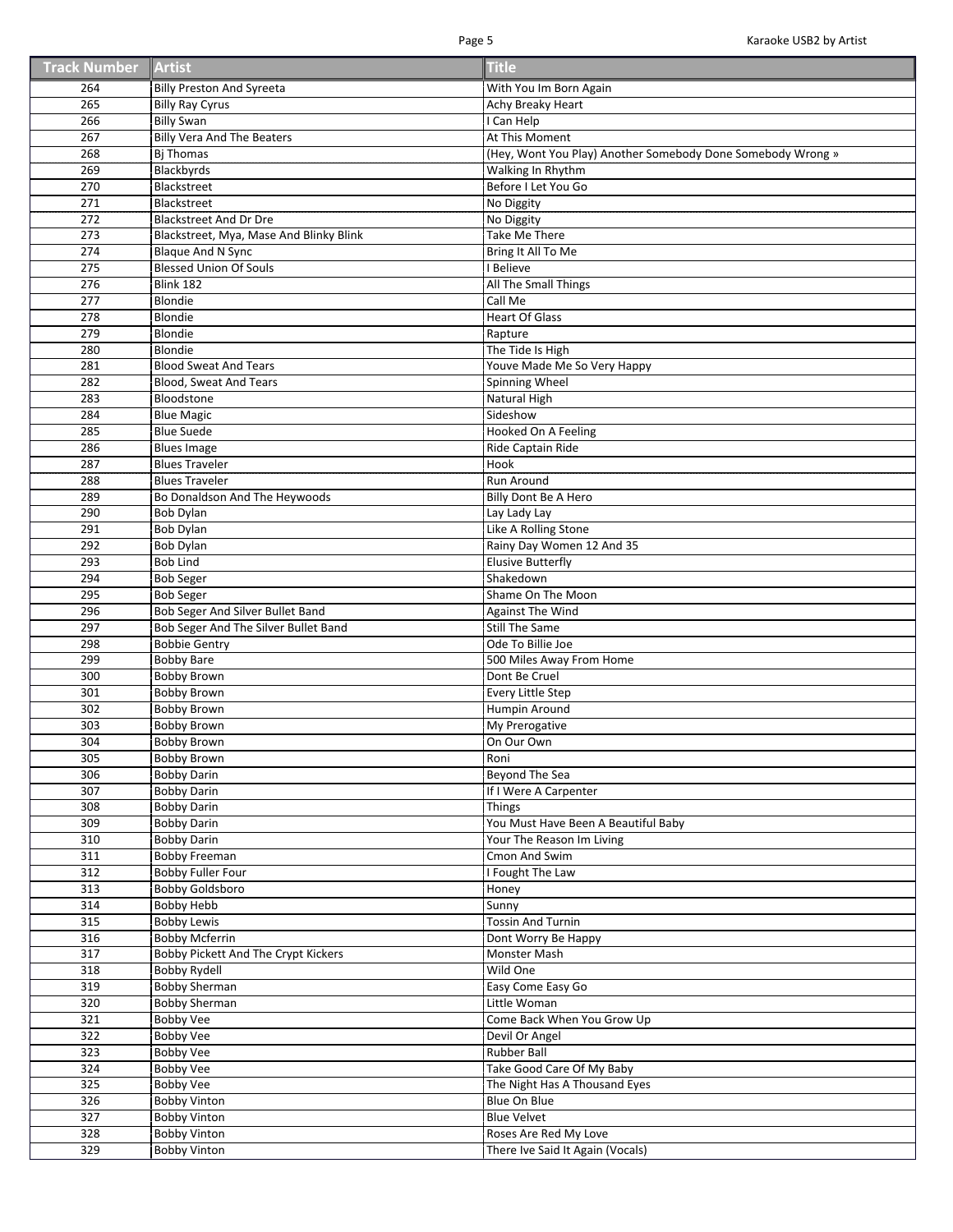| <b>Track Number Artist</b> |  | <b>Title</b> |
|----------------------------|--|--------------|
|----------------------------|--|--------------|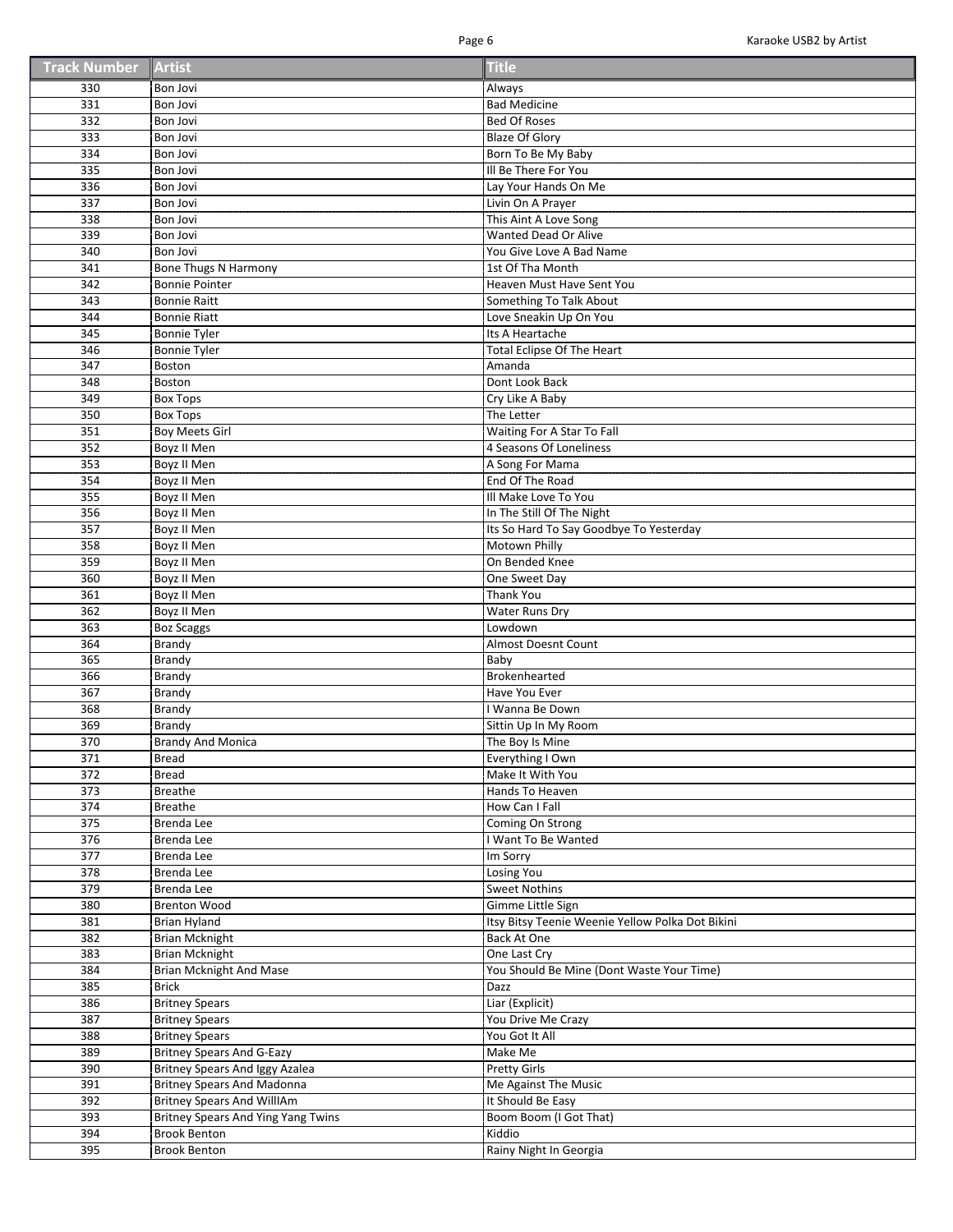| <b>Track Number Artist</b> |  | <b>Title</b> |
|----------------------------|--|--------------|
|----------------------------|--|--------------|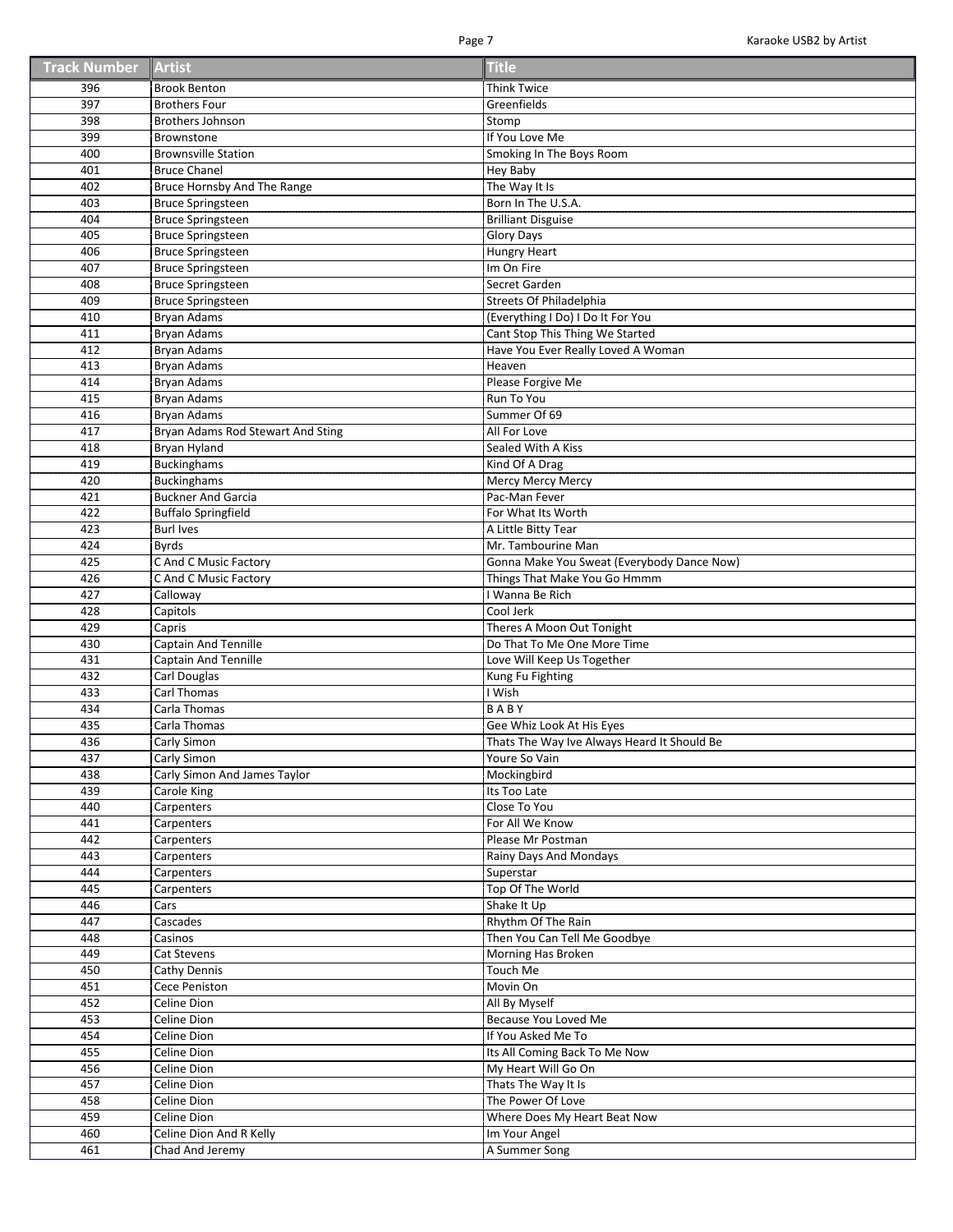| <b>Track Number Artist</b> |  | <b>Title</b> |
|----------------------------|--|--------------|
|----------------------------|--|--------------|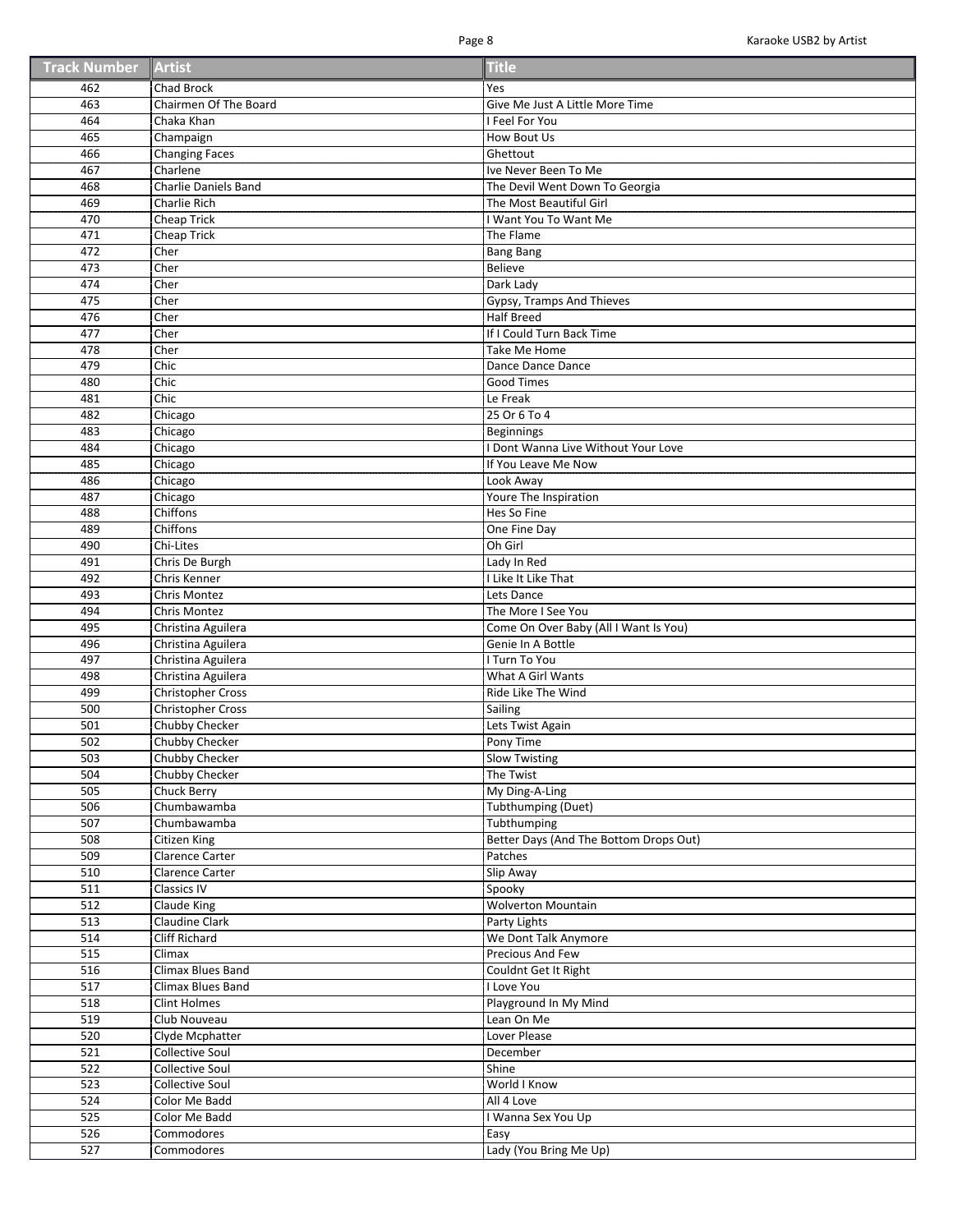| <b>Track Number Artist</b> |  | <b>Title</b> |
|----------------------------|--|--------------|
|----------------------------|--|--------------|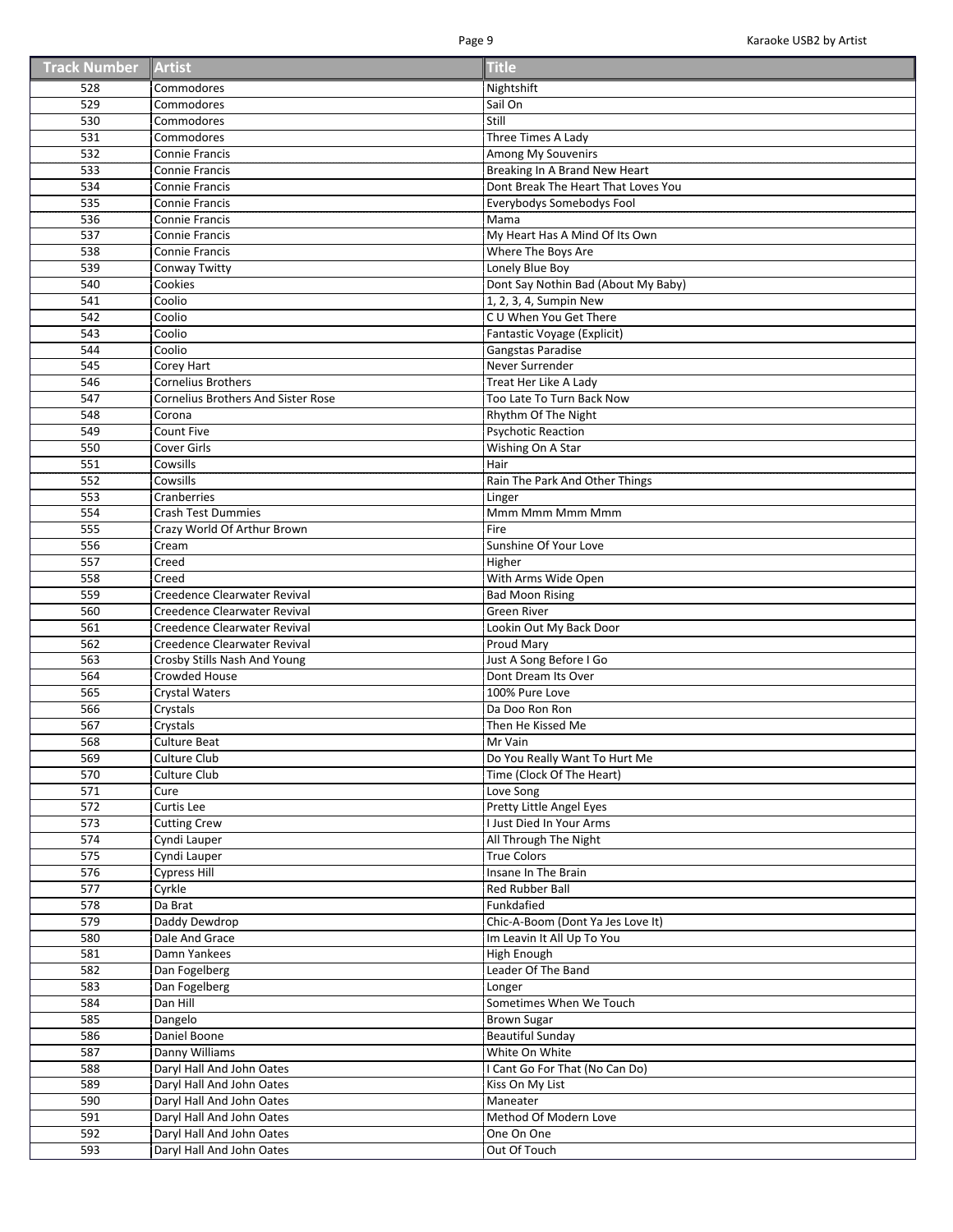| <b>Track Number Artist</b> |  | <b>Title</b> |
|----------------------------|--|--------------|
|----------------------------|--|--------------|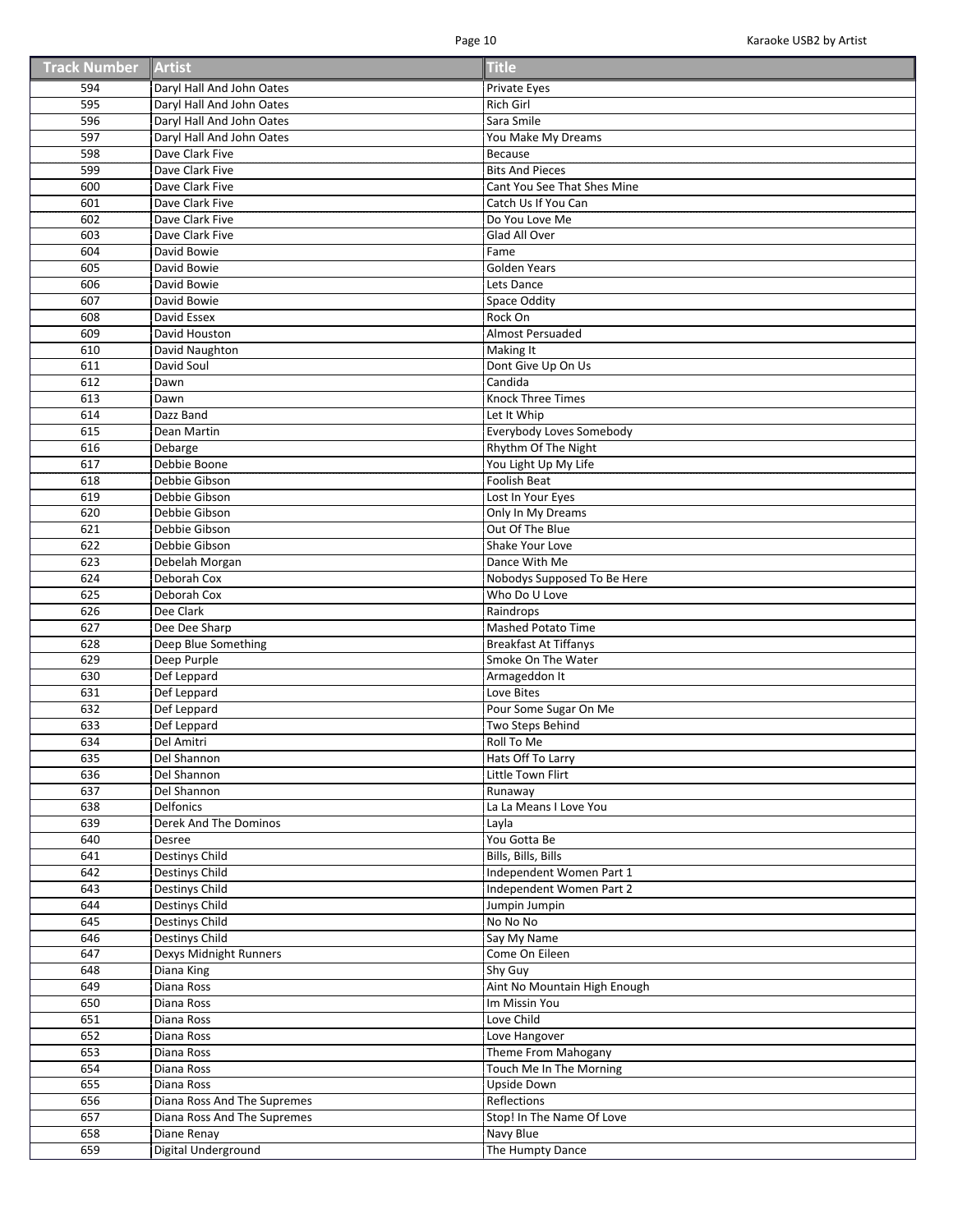| <b>Track Number Artist</b> |  | <b>Title</b> |
|----------------------------|--|--------------|
|----------------------------|--|--------------|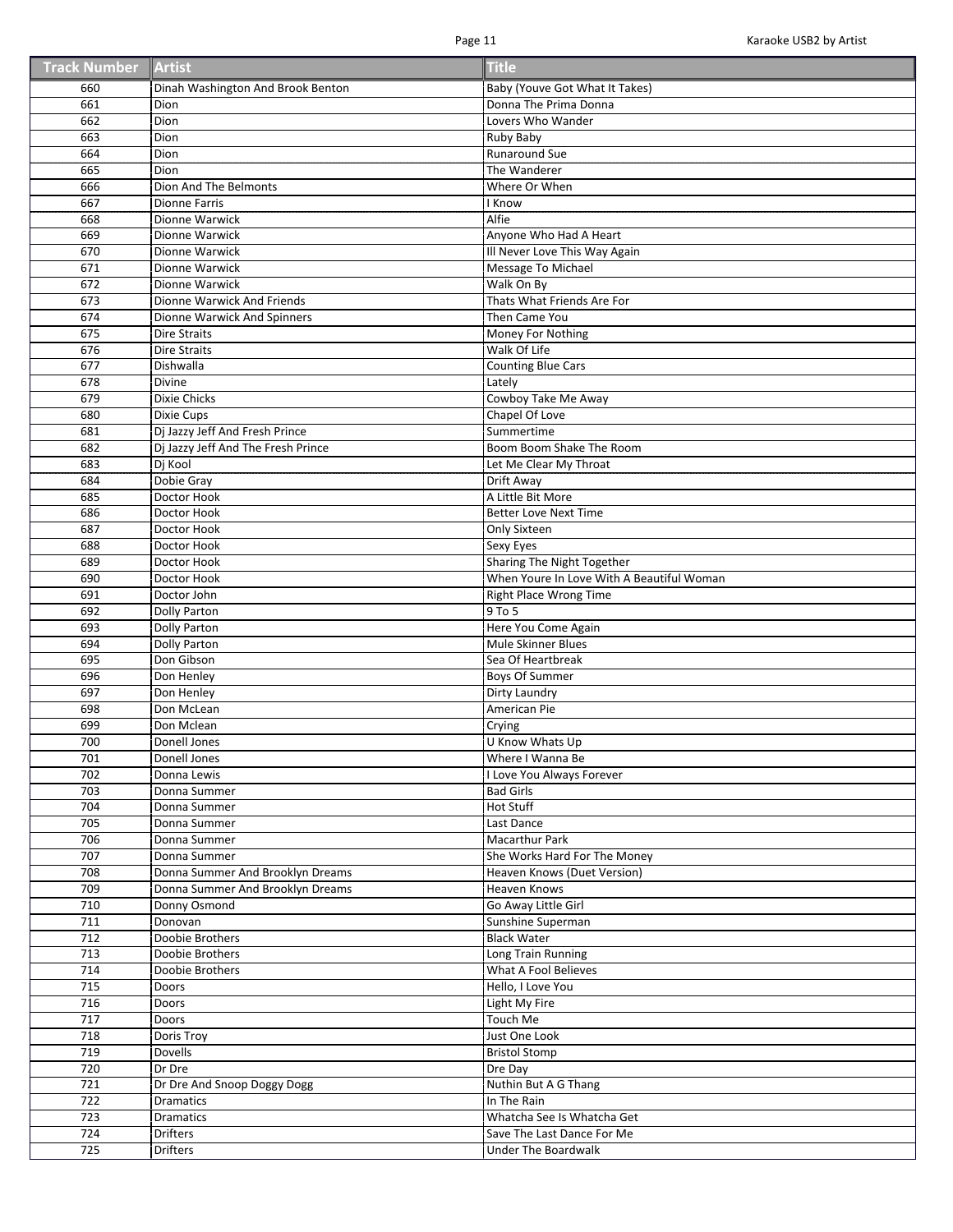| <b>Track Number Artist</b> |  | <b>Title</b> |
|----------------------------|--|--------------|
|----------------------------|--|--------------|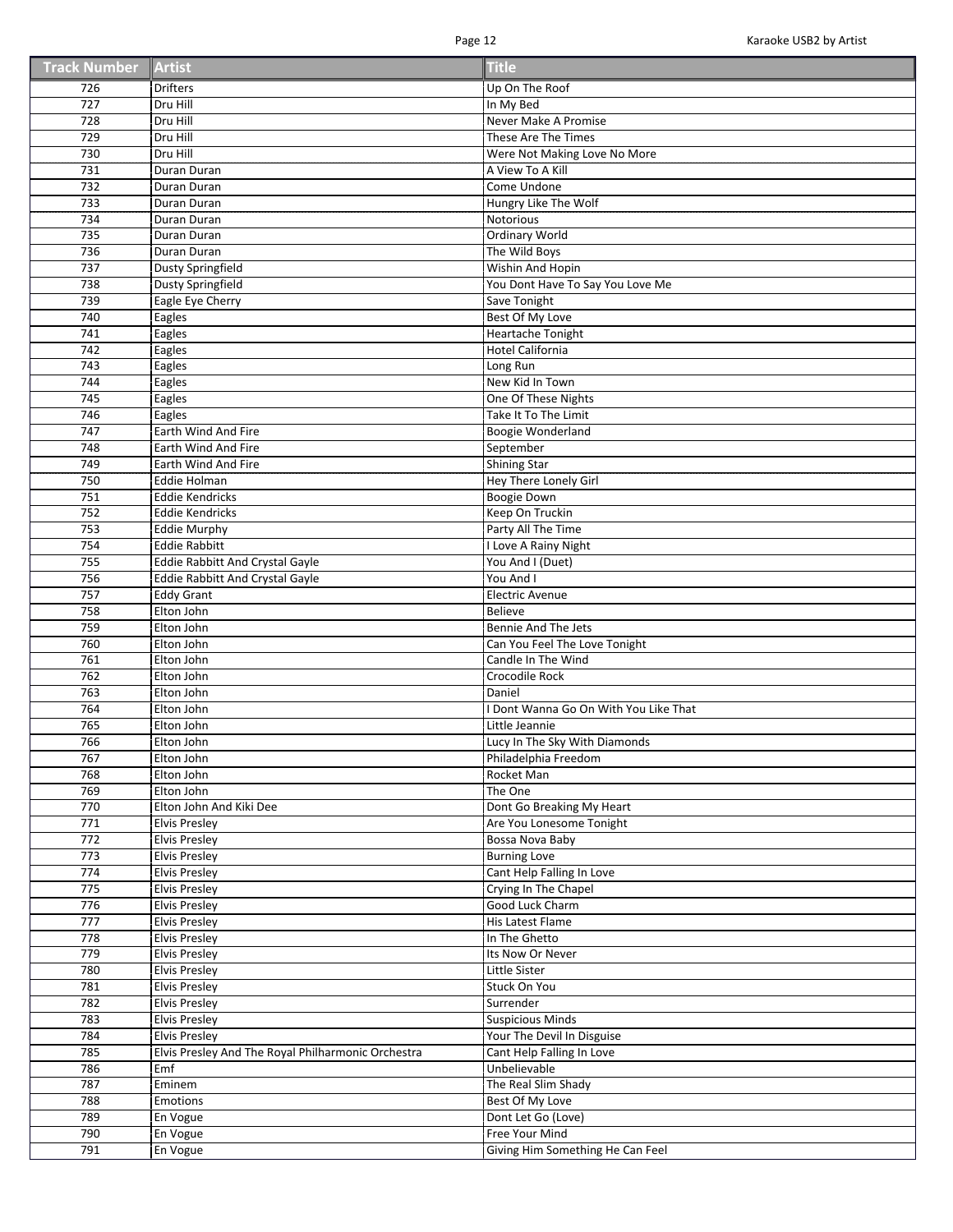| <b>Track Number Artist</b> |  | <b>Title</b> |
|----------------------------|--|--------------|
|----------------------------|--|--------------|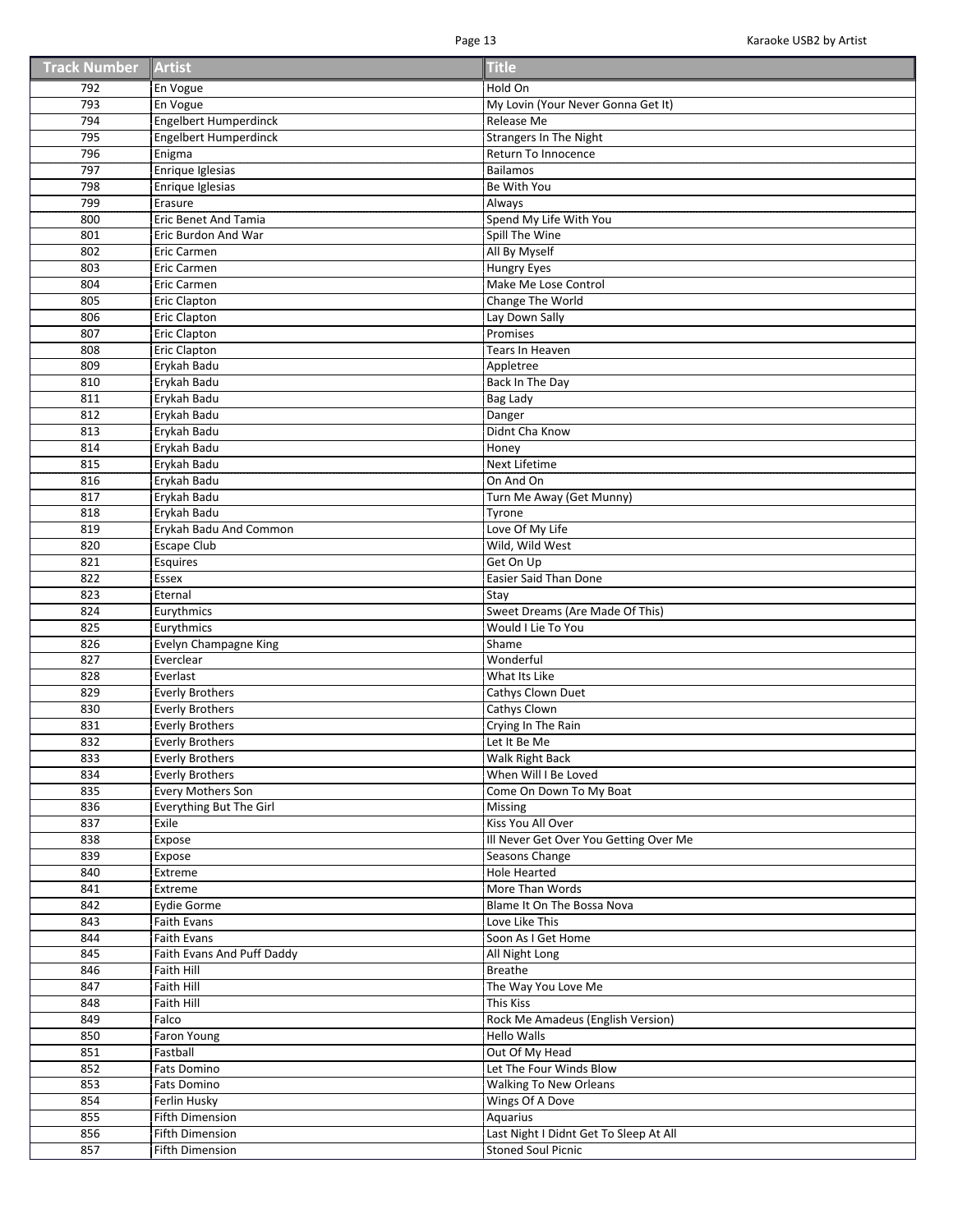| <b>Track Number Artist</b> |  | <b>Title</b> |
|----------------------------|--|--------------|
|----------------------------|--|--------------|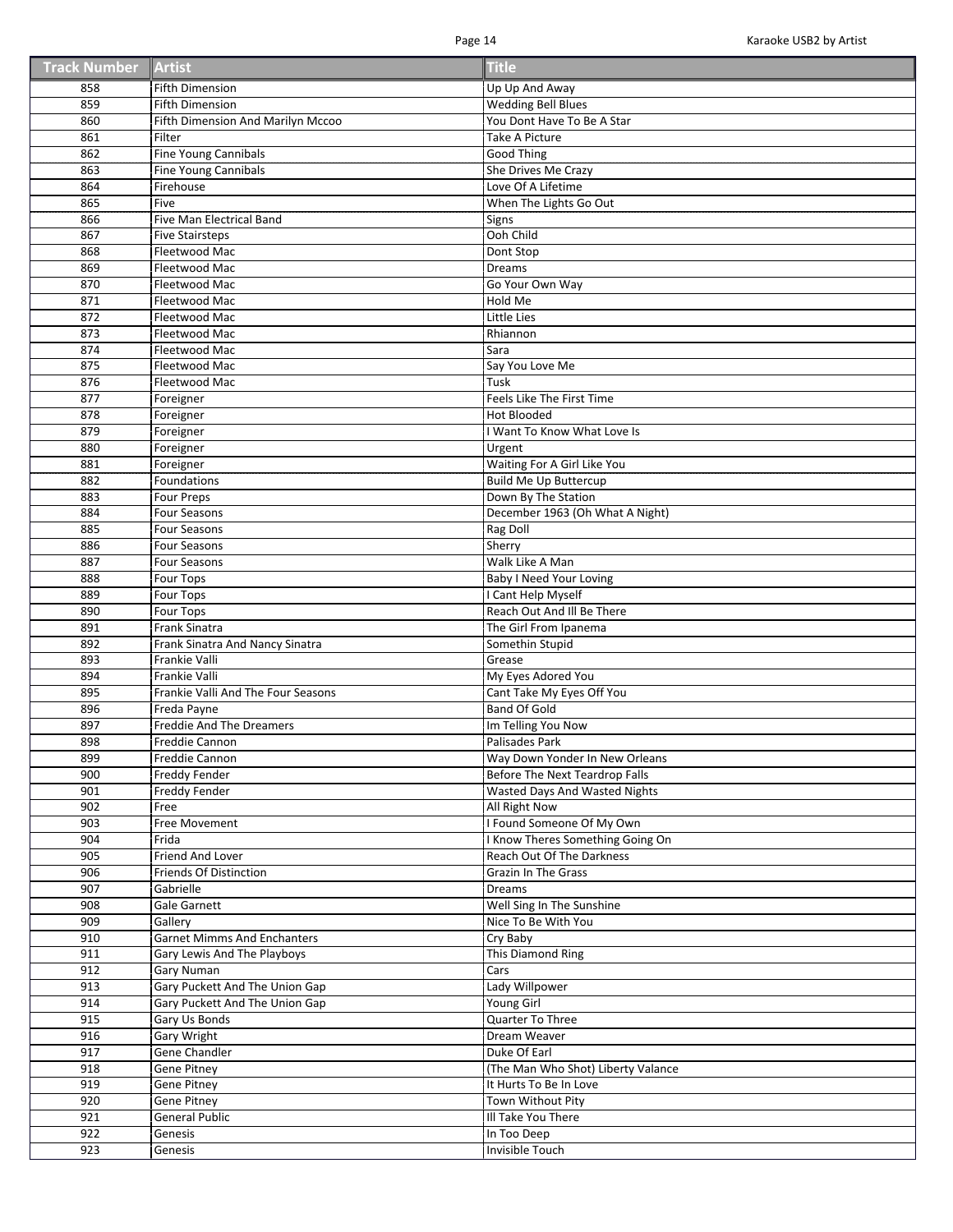| <b>Track Number Artist</b> |  | <b>Title</b> |
|----------------------------|--|--------------|
|----------------------------|--|--------------|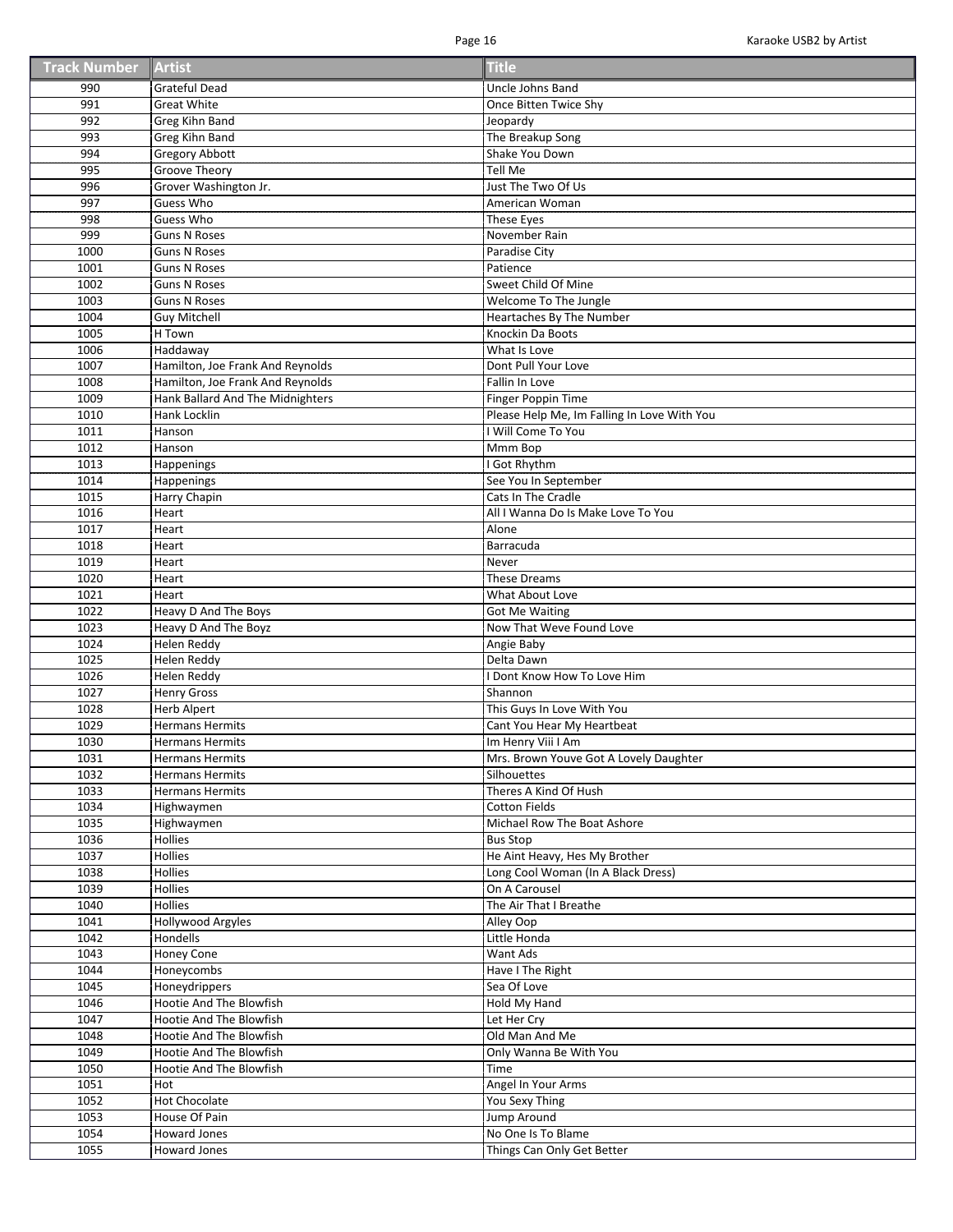| <b>Track Number Artist</b> |  | <b>Title</b> |
|----------------------------|--|--------------|
|----------------------------|--|--------------|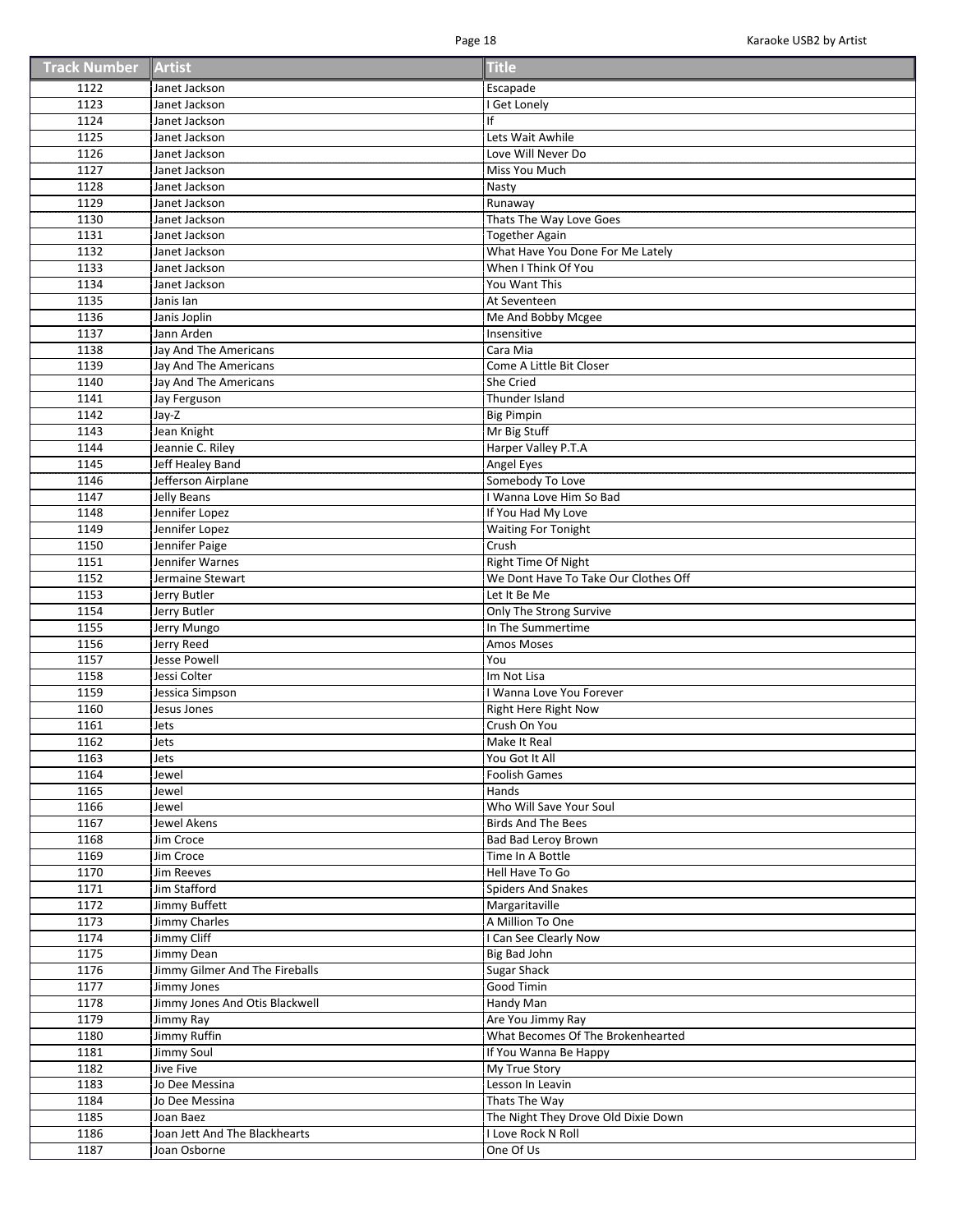| <b>Track Number Artist</b> |  | <b>Title</b> |
|----------------------------|--|--------------|
|----------------------------|--|--------------|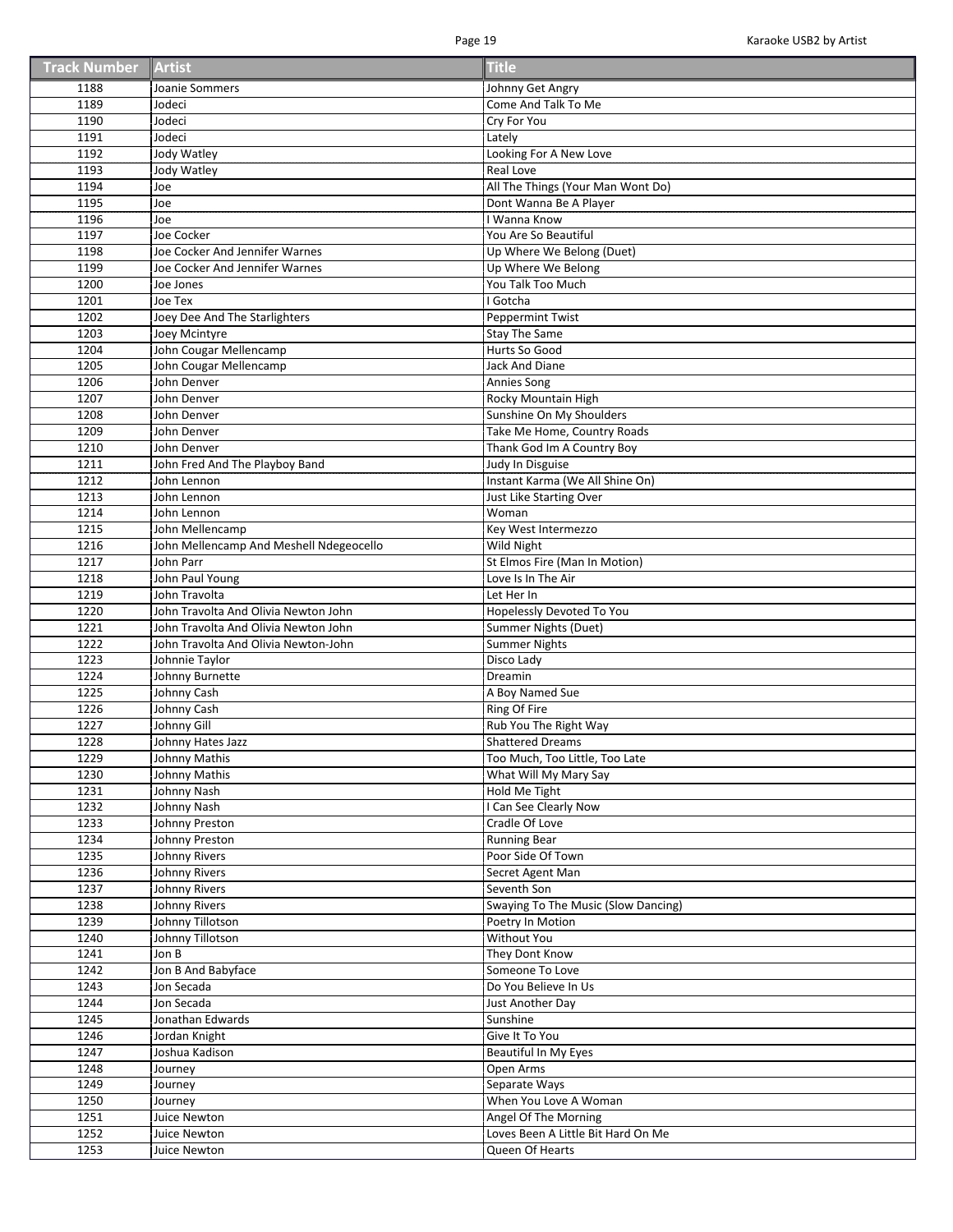| <b>Track Number Artist</b> |  | <b>Title</b> |
|----------------------------|--|--------------|
|----------------------------|--|--------------|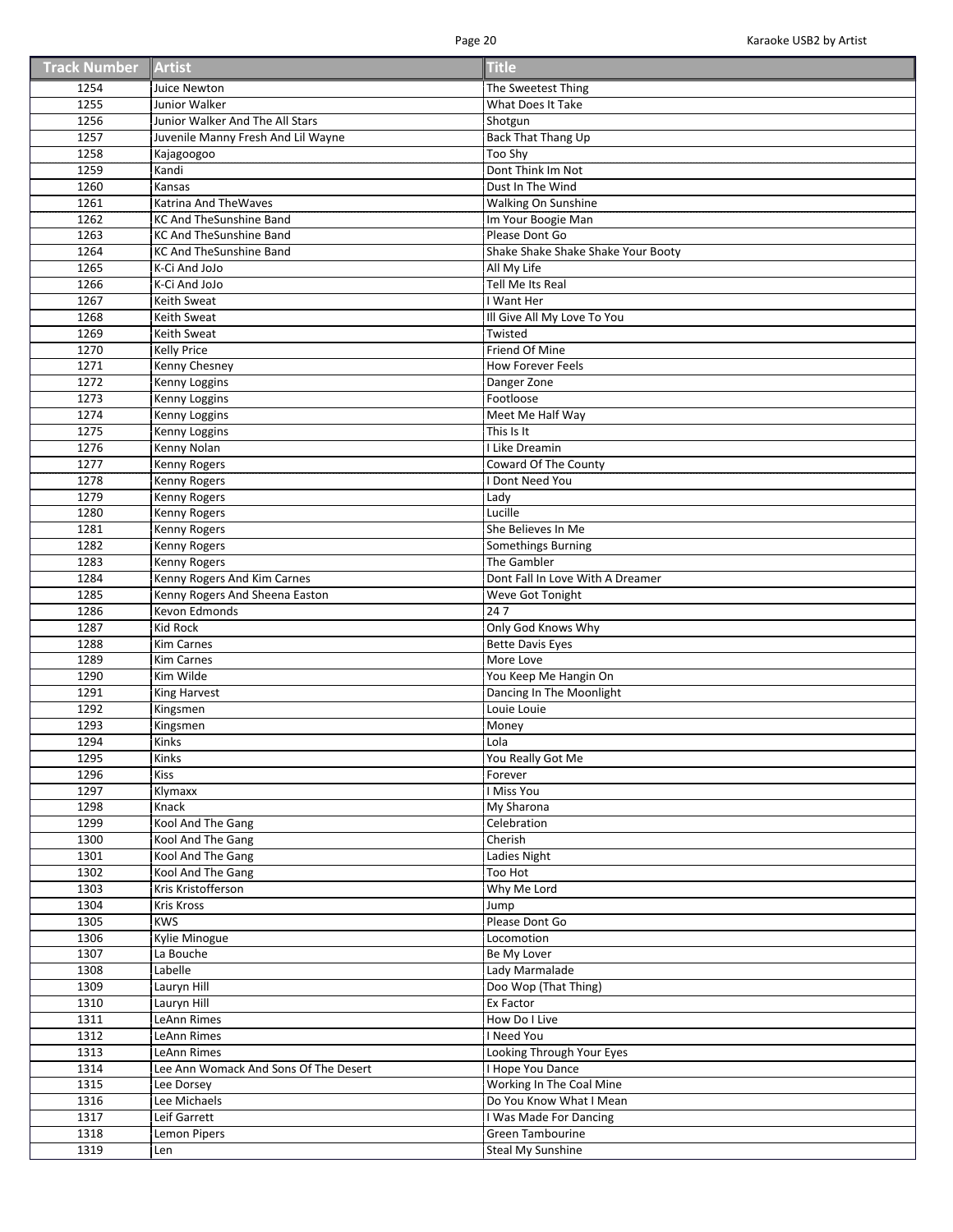| <b>Track Number Artist</b> |  | <b>Title</b> |
|----------------------------|--|--------------|
|----------------------------|--|--------------|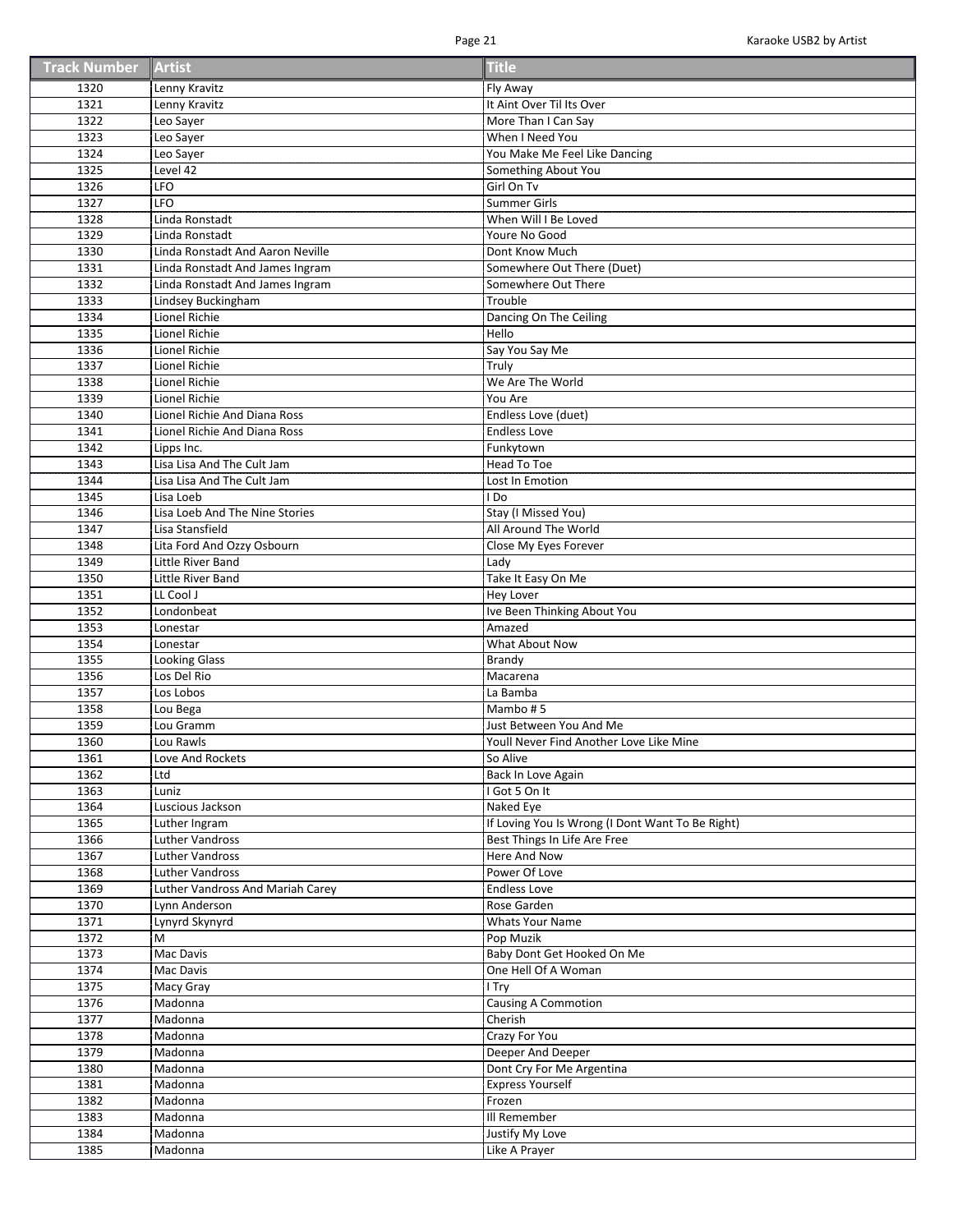| <b>Track Number Artist</b> |  | <b>Title</b> |
|----------------------------|--|--------------|
|----------------------------|--|--------------|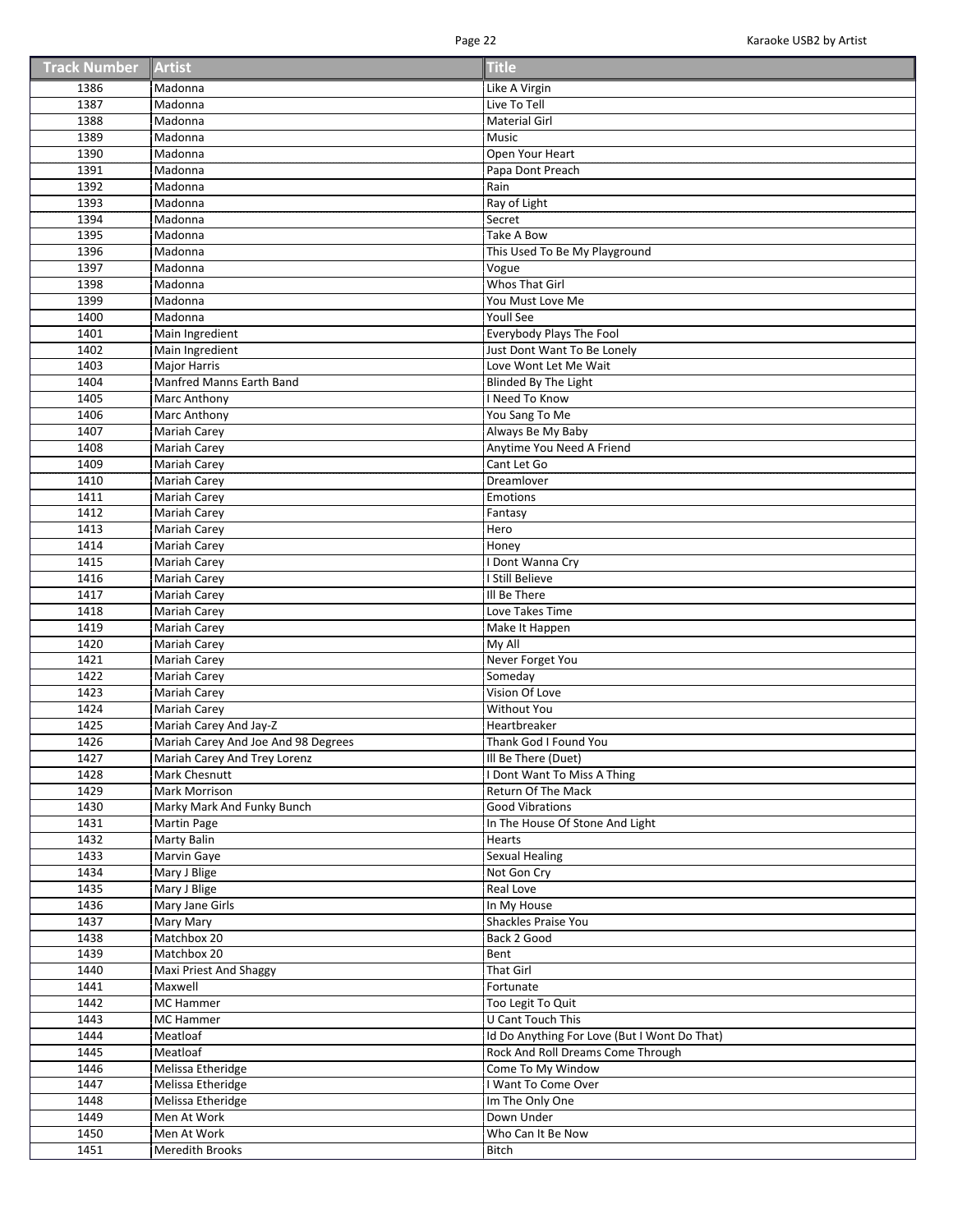| <b>Track Number Artist</b> |  | <b>Title</b> |
|----------------------------|--|--------------|
|----------------------------|--|--------------|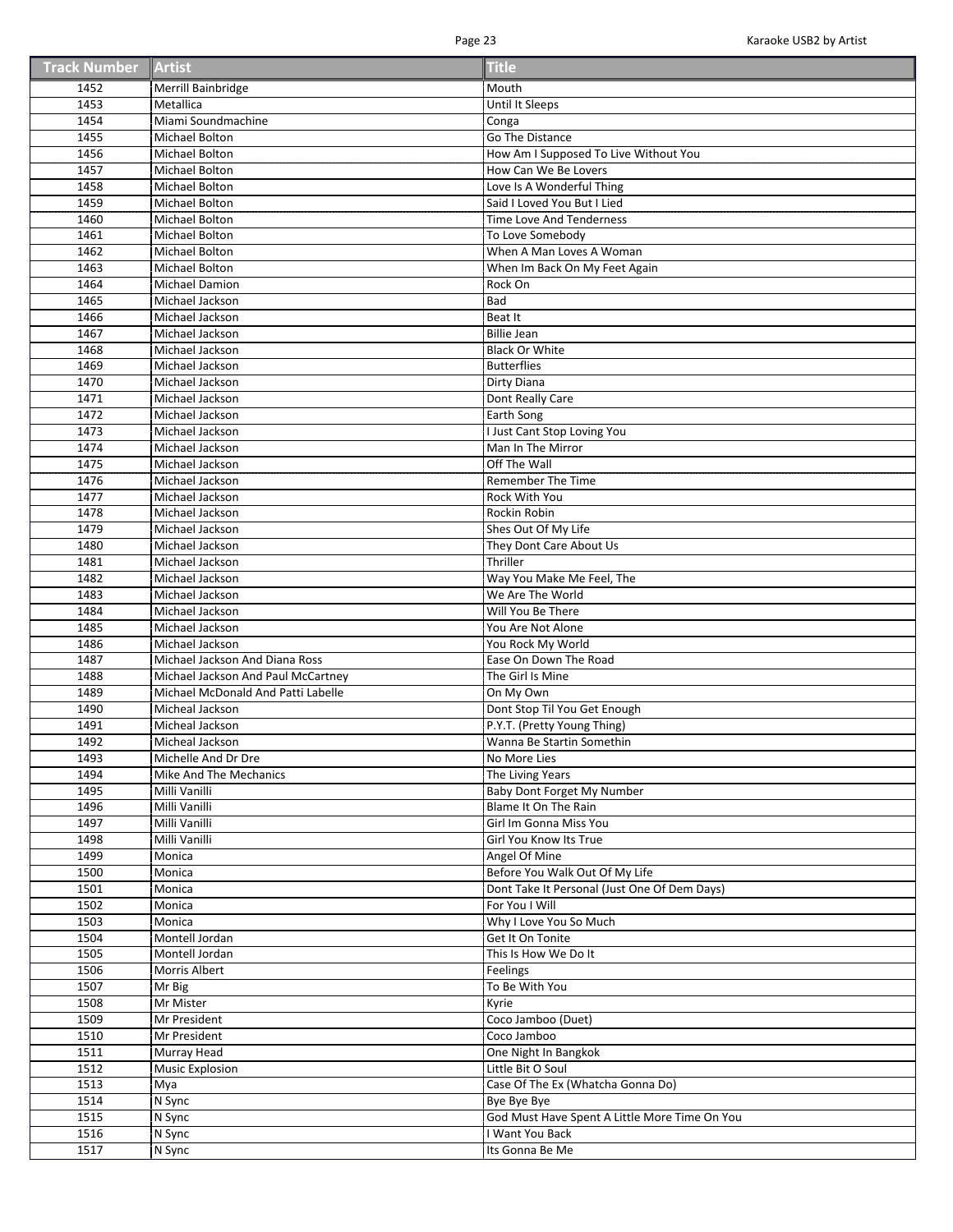| <b>Track Number Artist</b> |  | <b>Title</b> |
|----------------------------|--|--------------|
|----------------------------|--|--------------|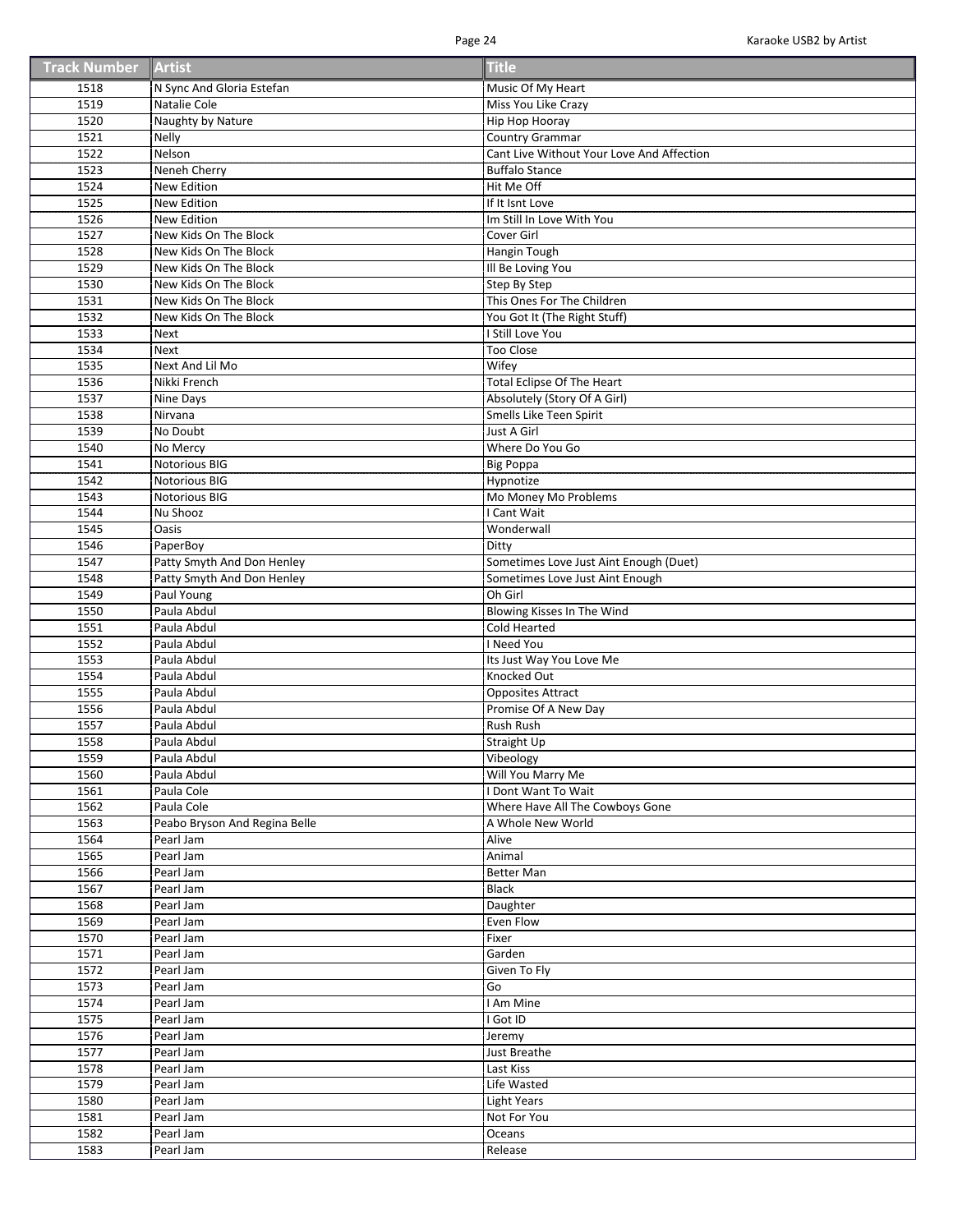| <b>Track Number Artist</b> |  | <b>Title</b> |
|----------------------------|--|--------------|
|----------------------------|--|--------------|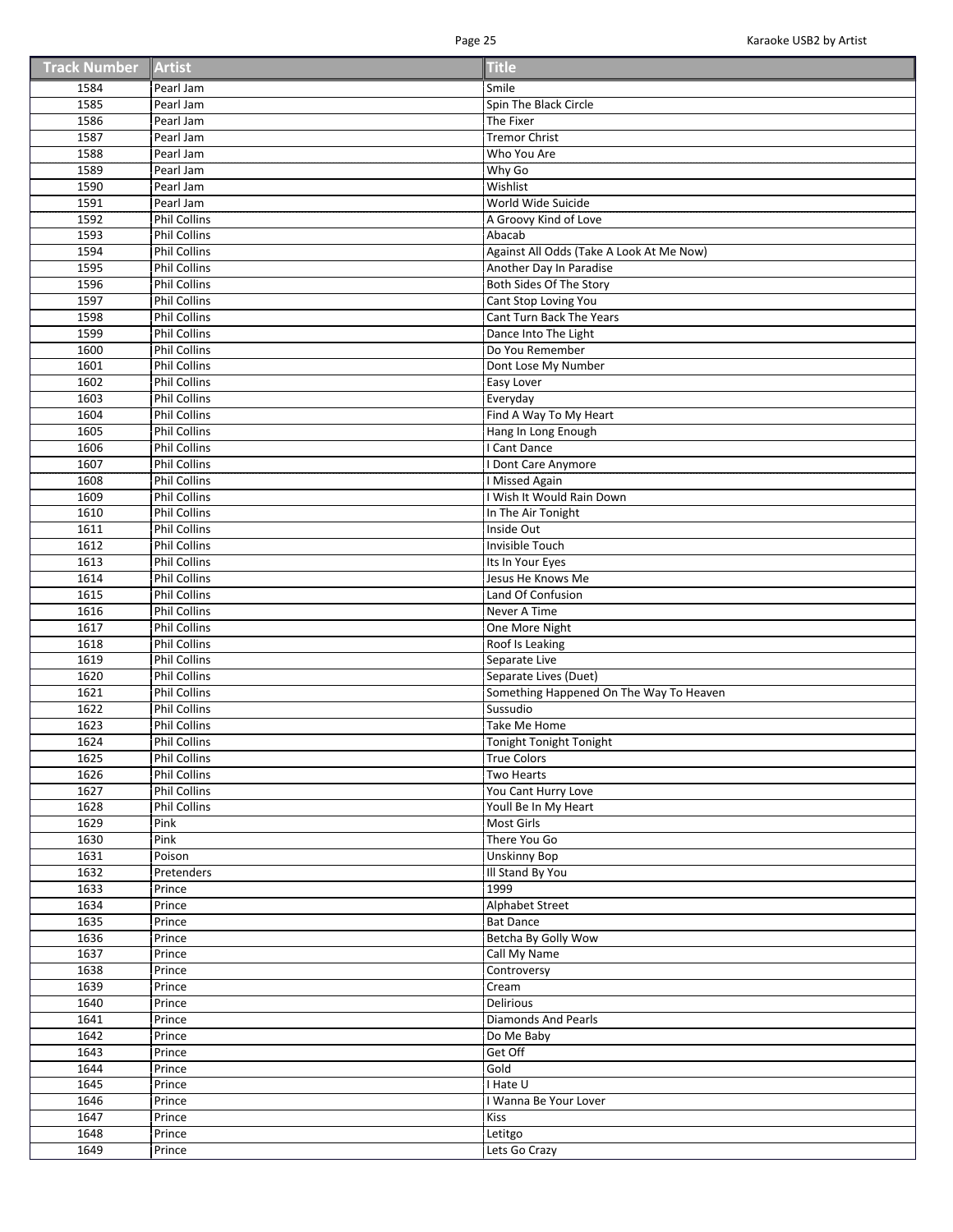| <b>Track Number Artist</b> |  | <b>Title</b> |
|----------------------------|--|--------------|
|----------------------------|--|--------------|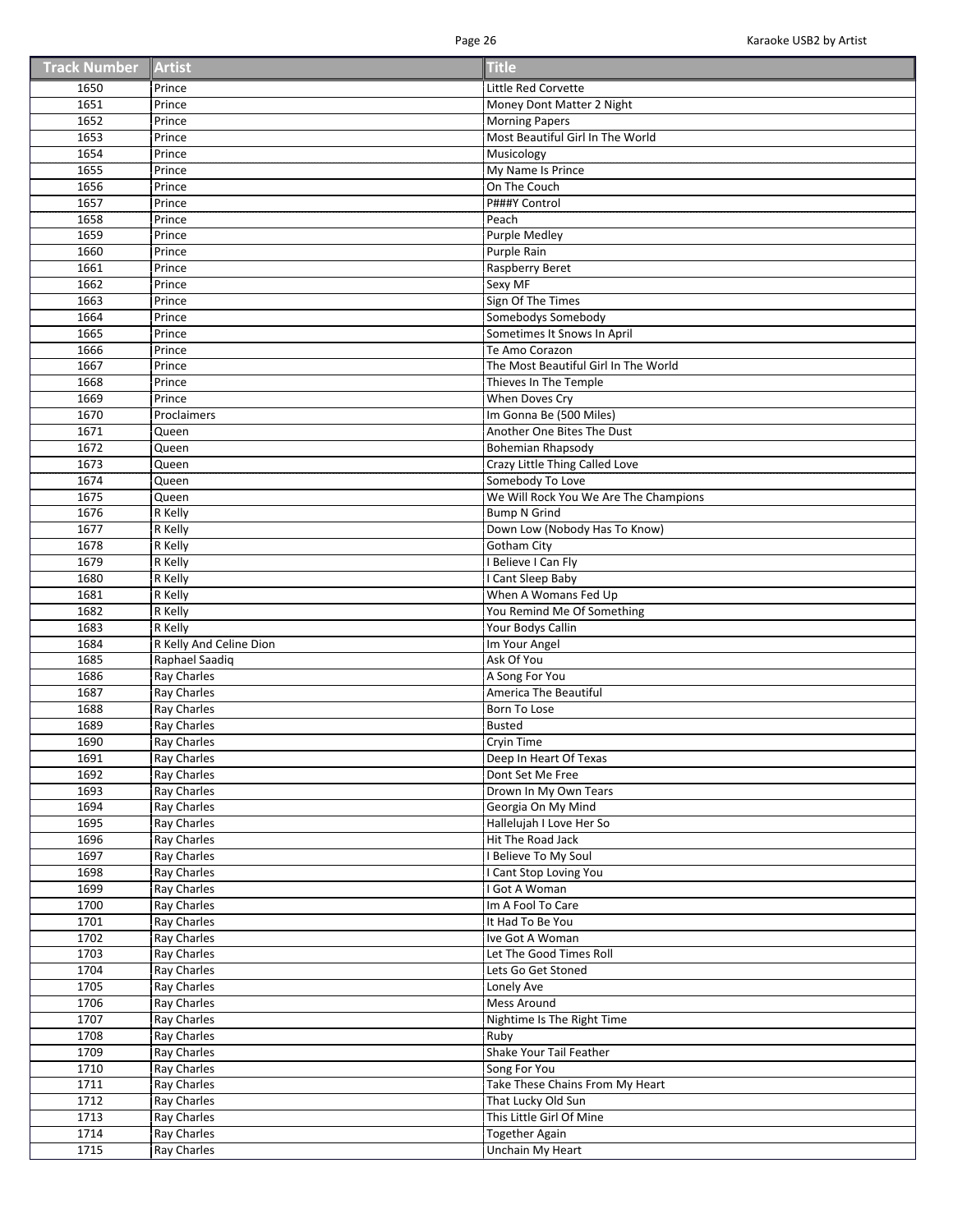| <b>Track Number Artist</b> |  | <b>Title</b> |
|----------------------------|--|--------------|
|----------------------------|--|--------------|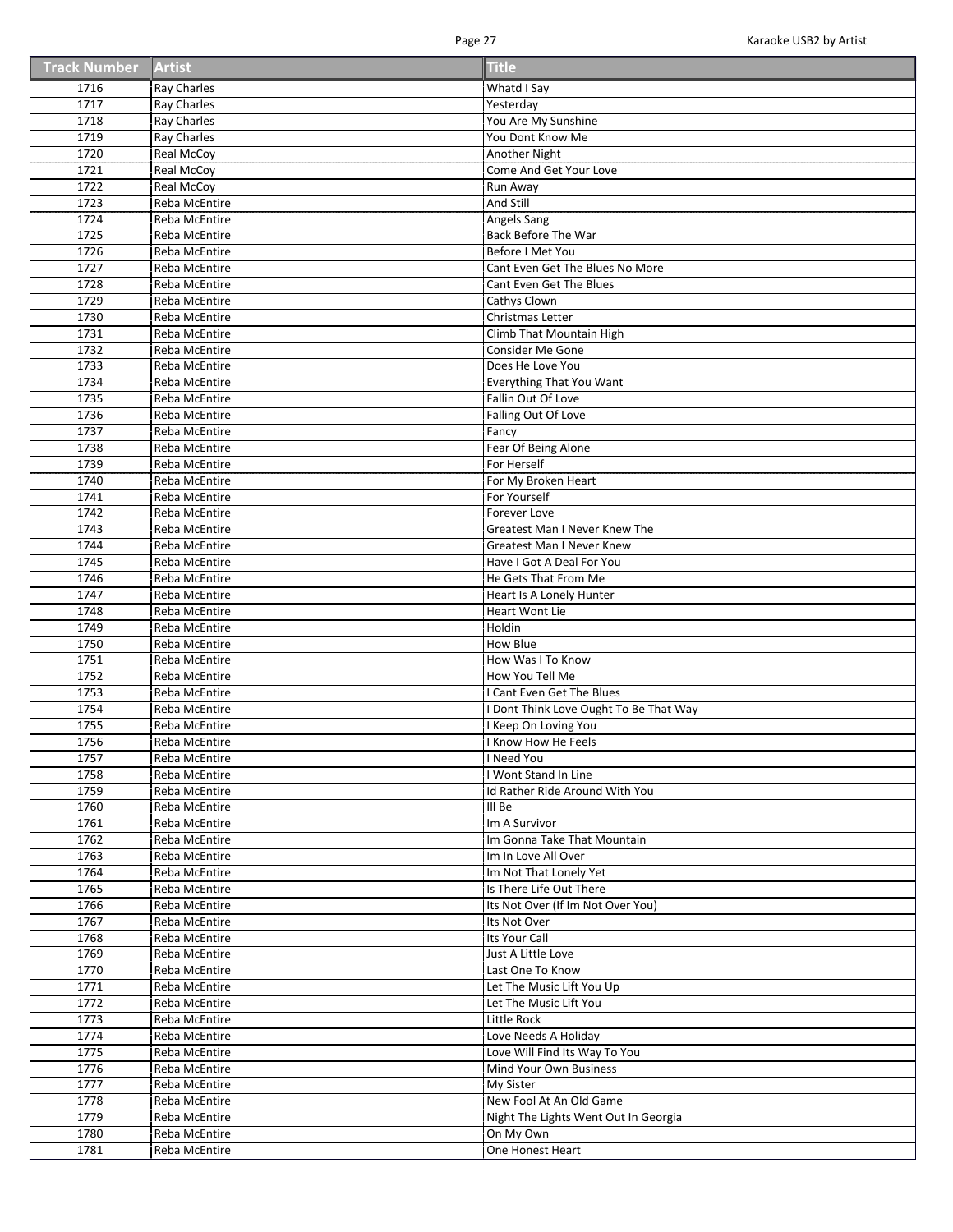| <b>Track Number Artist</b> |  | <b>Title</b> |
|----------------------------|--|--------------|
|----------------------------|--|--------------|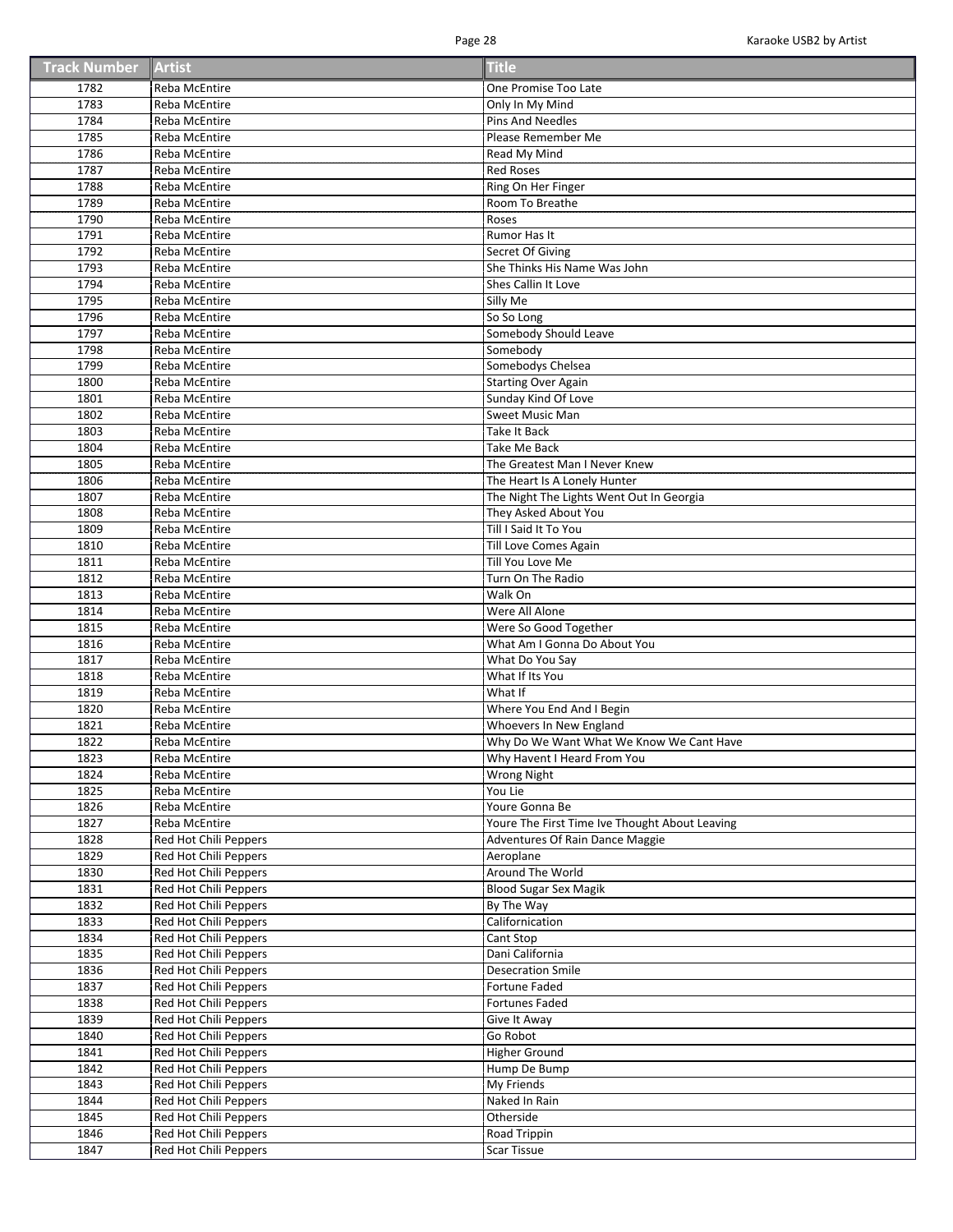| <b>Track Number Artist</b> |  | <b>Title</b> |
|----------------------------|--|--------------|
|----------------------------|--|--------------|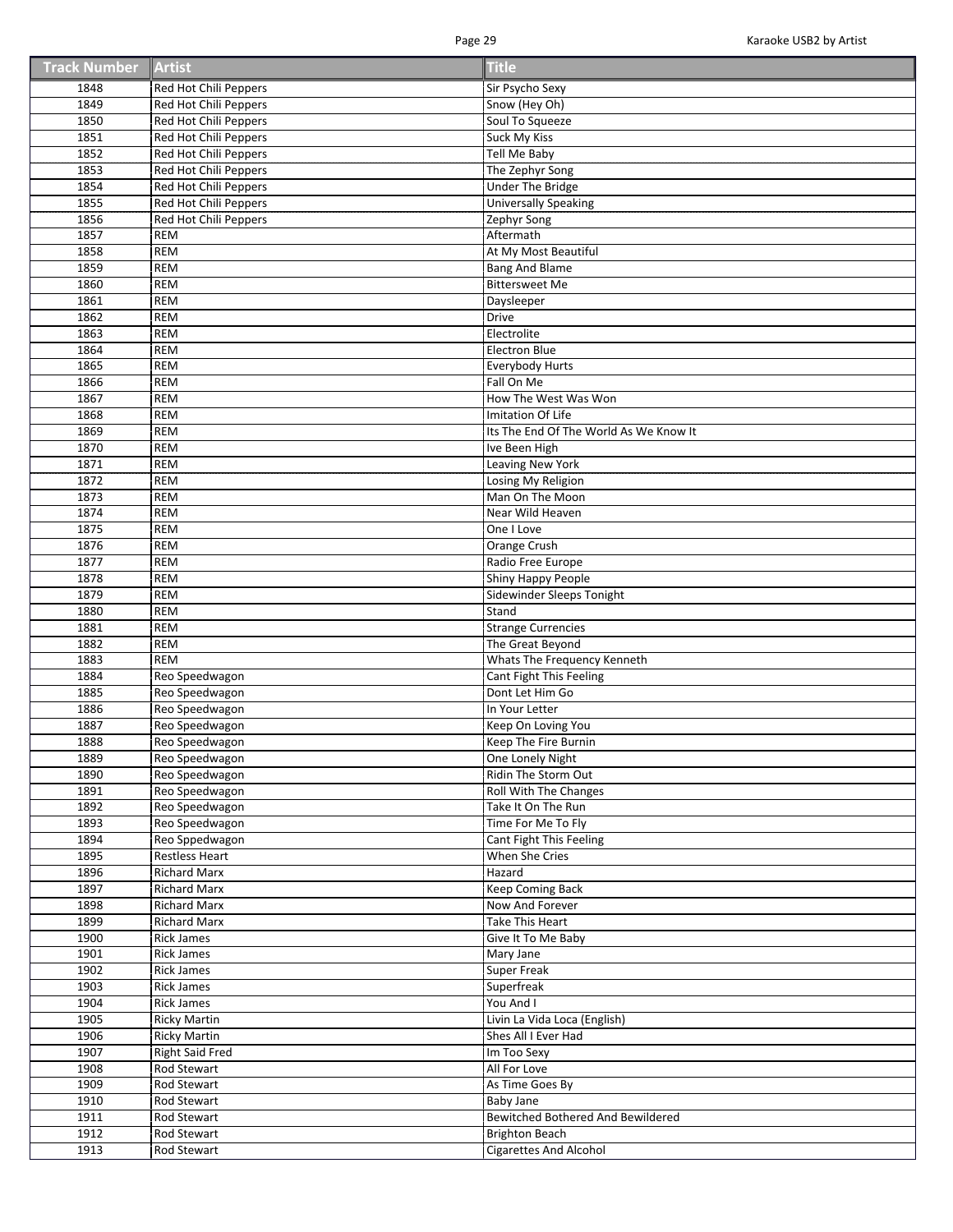| <b>Track Number Artist</b> |  | <b>Title</b> |
|----------------------------|--|--------------|
|----------------------------|--|--------------|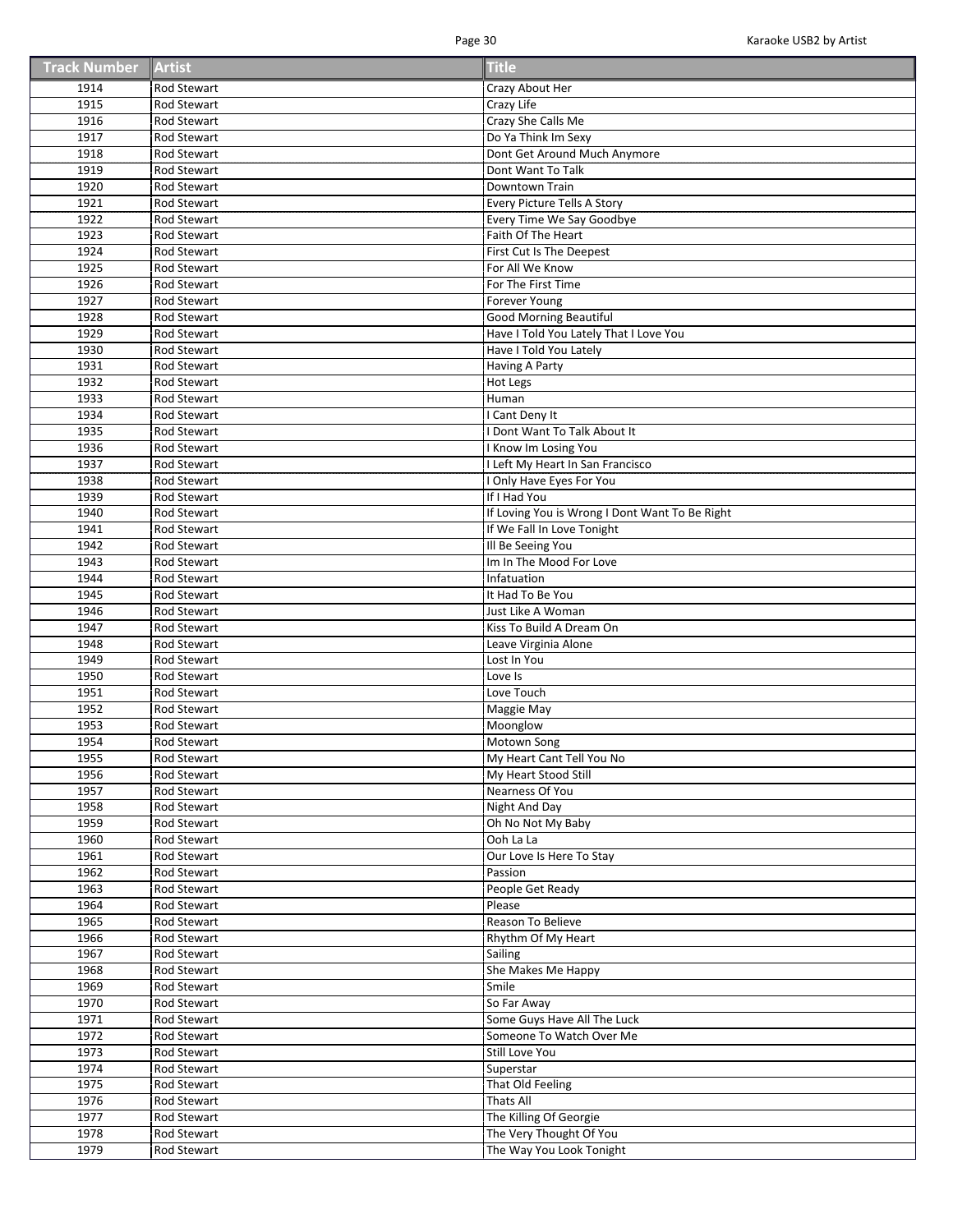| <b>Track Number Artist</b> |  | <b>Title</b> |
|----------------------------|--|--------------|
|----------------------------|--|--------------|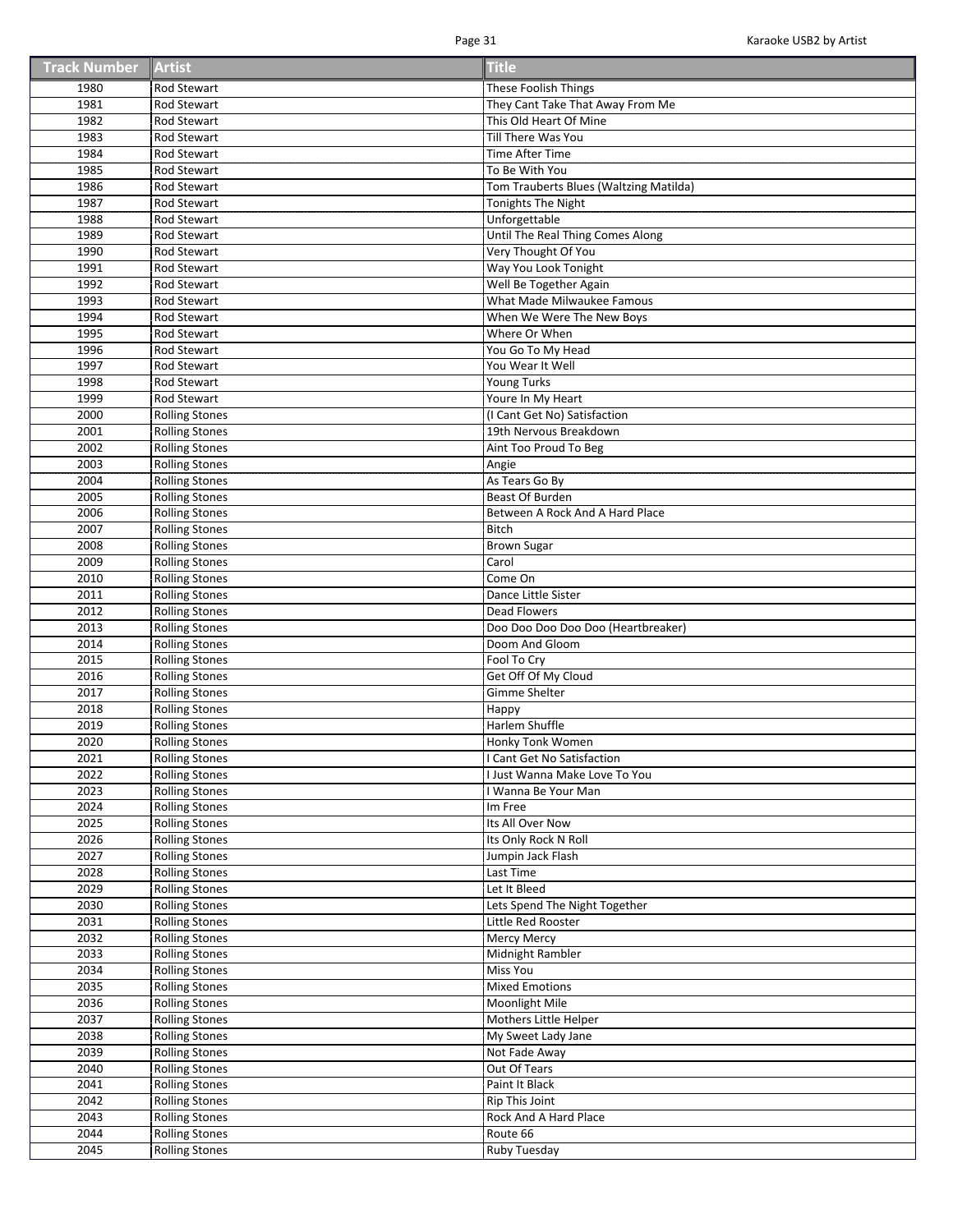| <b>Track Number Artist</b> |  | <b>Title</b> |
|----------------------------|--|--------------|
|----------------------------|--|--------------|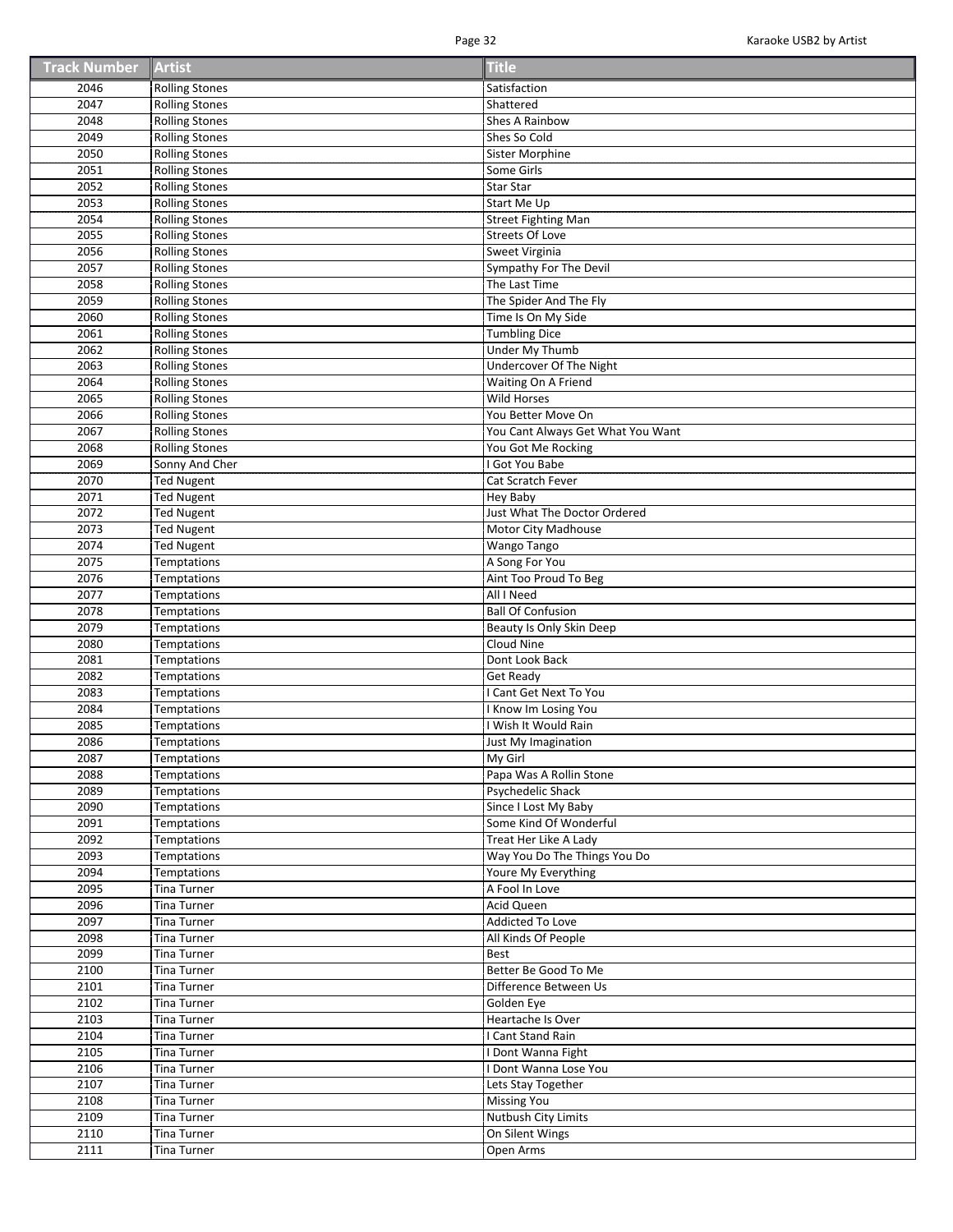| <b>Track Number Artist</b> |  | <b>Title</b> |
|----------------------------|--|--------------|
|----------------------------|--|--------------|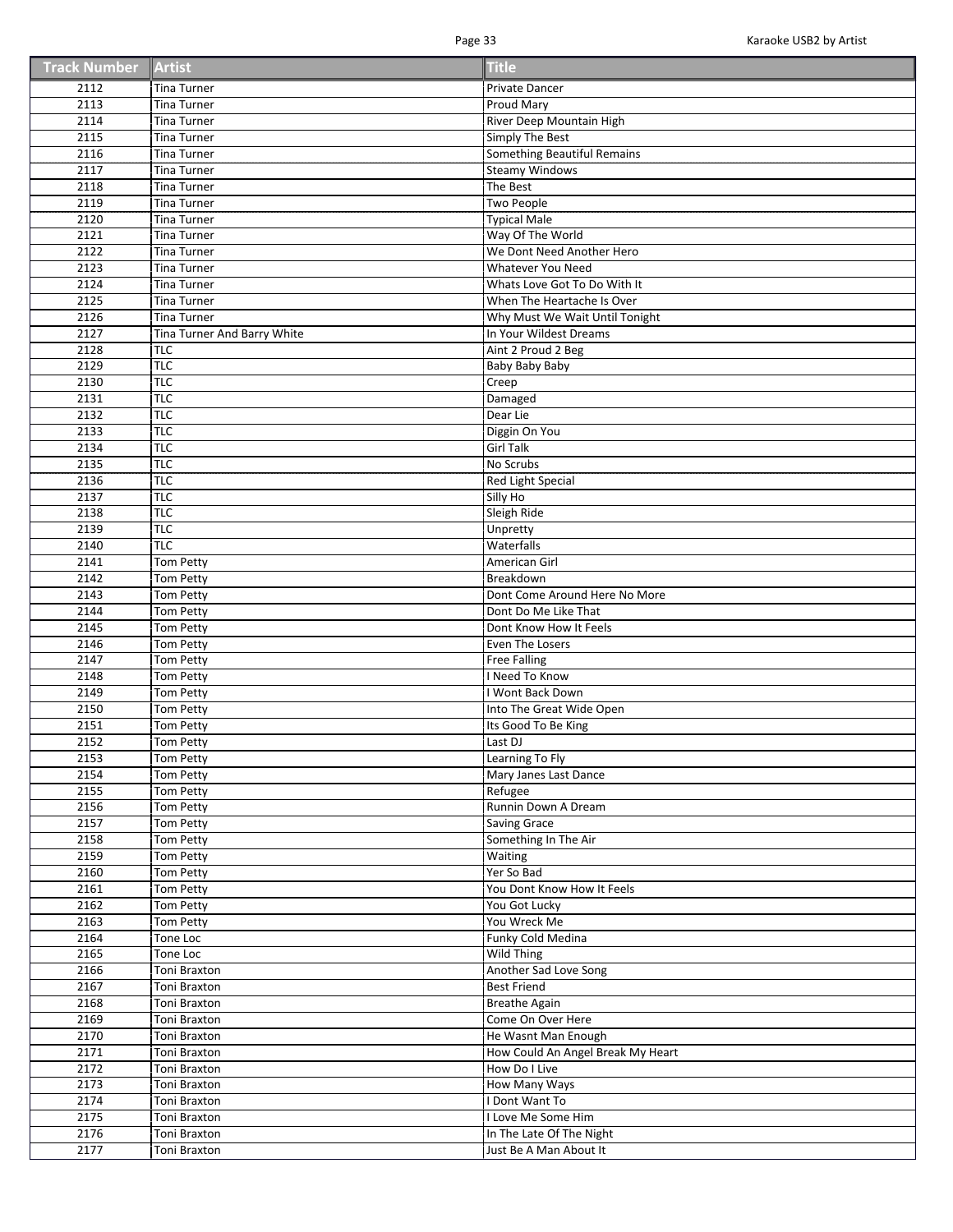| <b>Track Number Artist</b> |  | <b>Title</b> |
|----------------------------|--|--------------|
|----------------------------|--|--------------|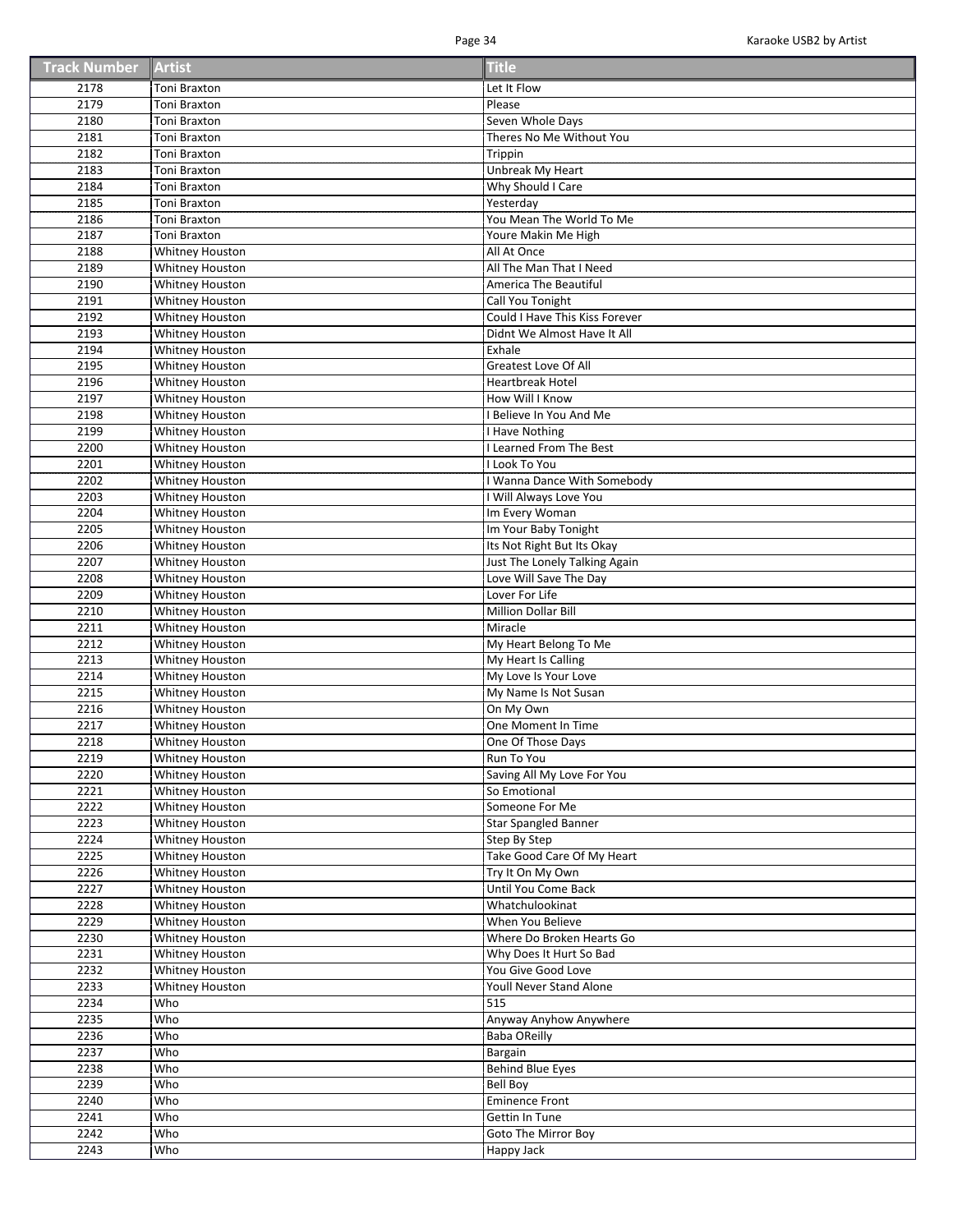| <b>Track Number Artist</b> |  | <b>Title</b> |
|----------------------------|--|--------------|
|----------------------------|--|--------------|